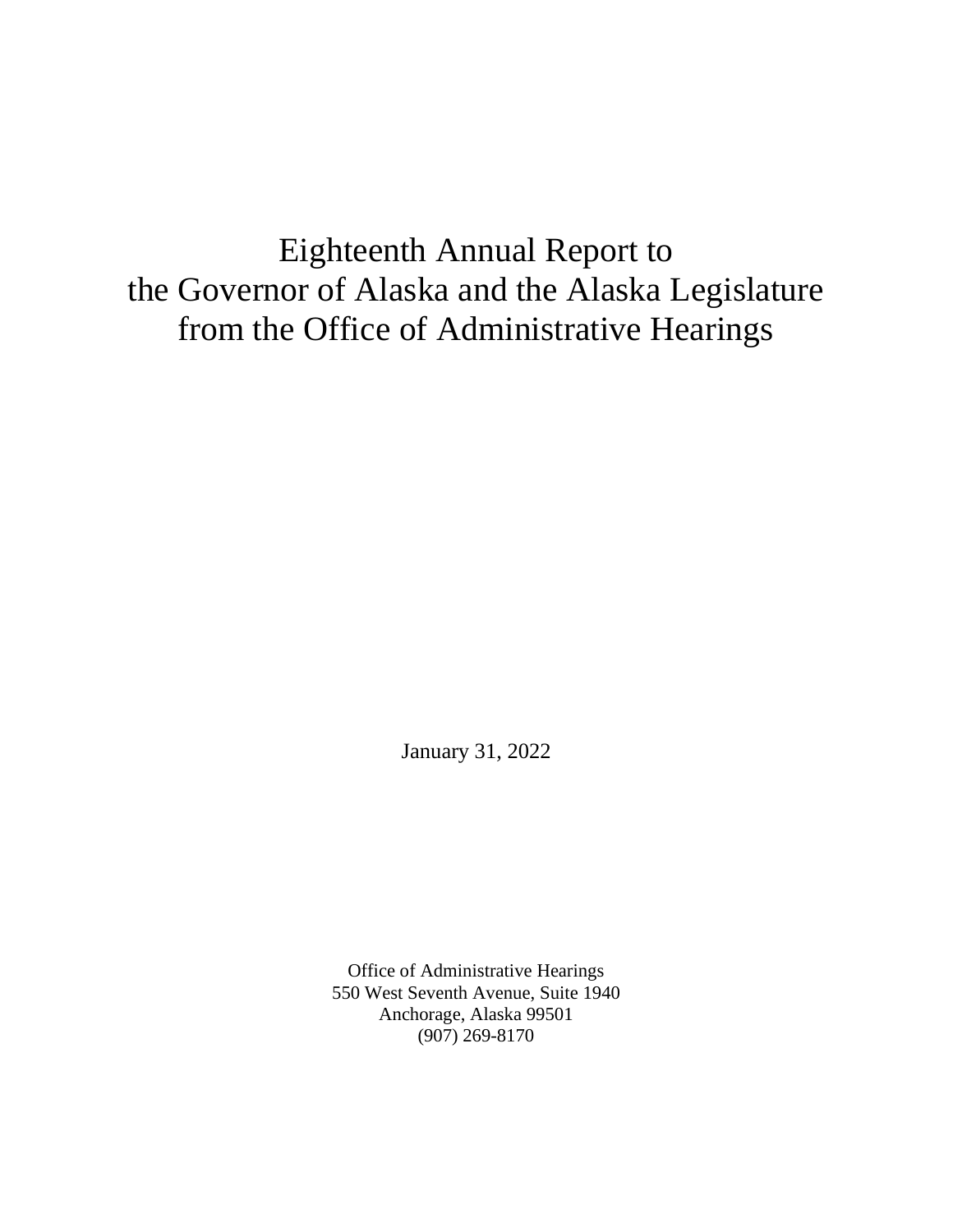#### **I. Introduction**

The Office of Administrative Hearings (OAH) is an independent agency housed in the Department of Administration and charged with providing administrative adjudication services, regulatory review, and training. $<sup>1</sup>$ </sup>

OAH is the state executive branch's central hearing panel. A central panel is an independent adjudicative agency which hears executive branch appeals. As described by the National Judicial College, central panels are "panels of administrative law judges who, instead of being attached to a single administrative agency, are assigned to a 'central,' 'independent' panel that supplies administrative law judges to conduct contested case hearings for a variety of agencies."<sup>2</sup> The main role of a central panel "is to provide fair adjudications and due process to both the litigating agencies and the public."<sup>3</sup> Alaska's OAH is one of roughly 35 central panels nationwide, although the scope of such panels can vary greatly between states.

OAH was created "to increase the separation between the adjudicatory functions of executive branch agencies and the agencies' investigatory, prosecutory, and policy-making functions."<sup>4</sup> In addition, by consolidating adjudicatory functions in a central panel, the creation of OAH has improved efficiency for agency hearings, resulting in overall cost savings to departments, boards, and commissions. By making OAH's services available to municipalities, school districts, and other government agencies on a cost-reimbursement basis, the legislature has also made these savings available to other state-related governmental units.<sup>5</sup>

OAH operates under the supervision of the Chief Administrative Law Judge (Chief ALJ) for whom the law prescribes certain duties and goals.<sup>6</sup> One of the Chief ALJ's duties is to:

submit to the governor and the legislature on January 31 of each year the results of the survey [of hearing participants used to monitor the quality of hearings conducted by OAH and other state agencies] along with a report that includes a description of the activities of the office and recommendations for statutory changes that may be needed in relation to the administrative hearings held by the office or other state agencies[ $.$ ]<sup>7</sup>

This eighteenth such report covers OAH's activities for calendar year 2021 which was, despite the global pandemic and its effects, OAH's second busiest year since its inception.

<sup>&</sup>lt;sup>1</sup> *See* AS 44.64.010 – AS 44.64.020.

<sup>2</sup> Hon. W. Michael Gillette. *ALJ Central Panels: How's it Going Out There?* The Judicial Edge (National Judicial College, Sept. 17, 2015). Available online at[: https://www.judges.org/alj-central-panels-how-is-it-going](https://www.judges.org/alj-central-panels-how-is-it-going-out-there/)[out-there/](https://www.judges.org/alj-central-panels-how-is-it-going-out-there/) (last visited Jan. 20, 2022).

<sup>3</sup> Larry J. Craddock, *Final Decision Authority and the Central Panel ALJ*, 33 J. Nat'l Ass'n Admin. L. Judiciary Iss. 2 (2013). Available online at:<http://digitalcommons.pepperdine.edu/naalj/vol33/iss2/1> (last visited Jan. 20, 2022).

 $\frac{4}{5}$  Sec. 1, ch. 163, SLA 2004.

<sup>5</sup> *See* AS 44.64.055.

 $\frac{6}{7}$  **See AS 44.64.020.** 

AS 44.64.020(a)(7).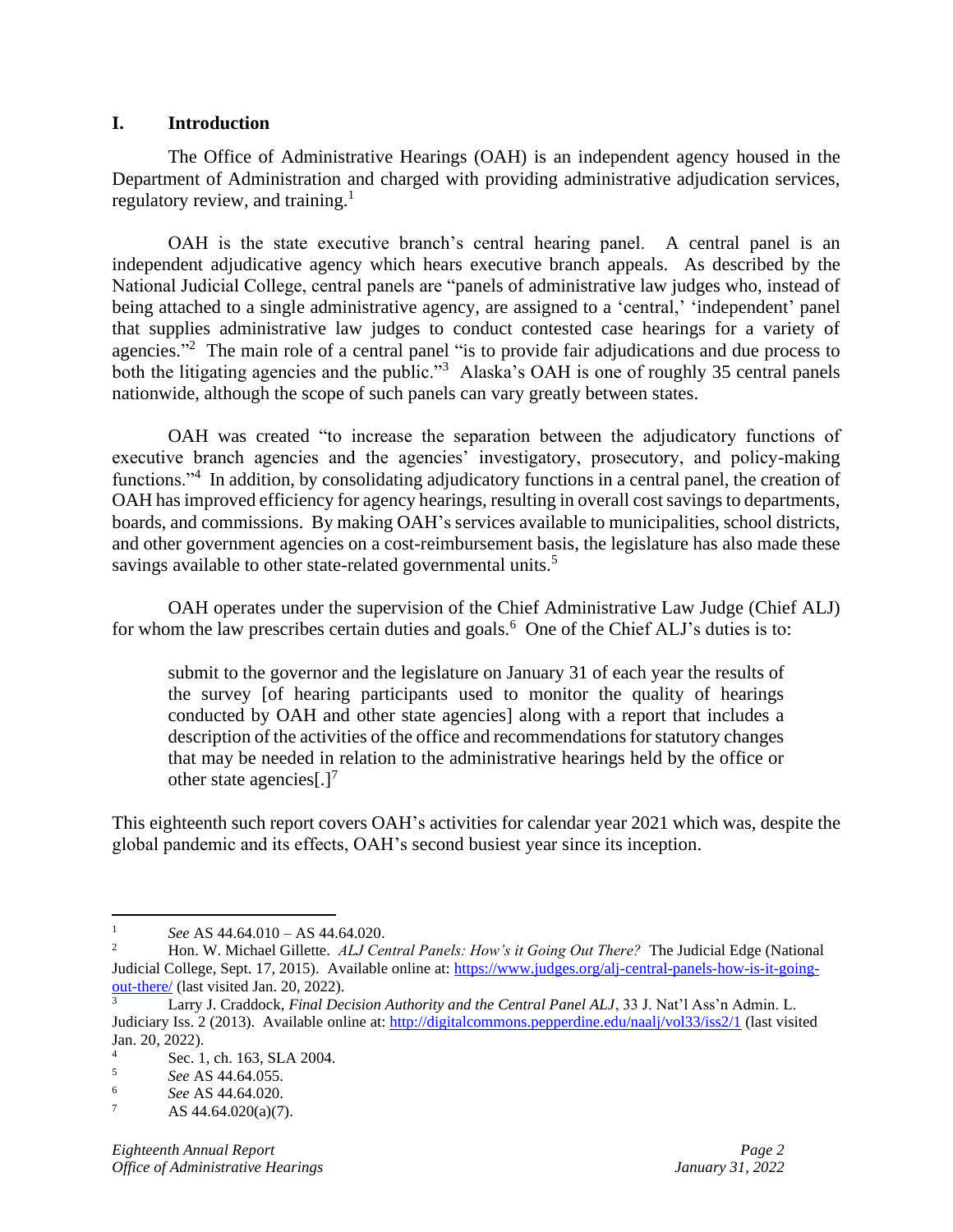# **II. Activities of the Office of Administrative Hearings**

For reporting purposes, OAH's activities are grouped into eight categories drawn from the statutory duties of OAH and the Chief ALJ. The first is OAH's core function, and the rest are its ancillary duties.<sup>8</sup> The activities are:

- Adjudication services;
- Peer review for OAH Administrative Law Judges (ALJs);
- Publication of decisions;
- Regulations review and development;
- Monitoring hearing processes (includes surveying hearing participants);
- Training of administrative adjudicators;
- Code of Hearing Officer Conduct administration; and
- Recruitment for Workers' Compensation Appeals Commission.

# **A. Adjudication Services**

1. *Overview*

OAH's adjudication services range from preparing proposed decisions based on parties' written submissions in simple administrative appeals to conducting multi-day or multi-week triallike evidentiary hearings in complex matters. Some cases are narrow, single-issue disputes; others are wide-ranging, and involve complicated legal and factual disputes.

Using formal or informal alternative dispute resolution (ADR), or simply through good case management, OAH can resolve many cases within a matter of weeks. Others may remain active for many months, as the parties develop their positions, engage in motion practice, and prepare for detailed presentation of highly technical evidence and argument on complex legal issues. Most cases referred to OAH fall somewhere between these two extremes.

By law, the OAH ALJs are the final decision makers in only a few case categories.<sup>9</sup> When the final decisionmaker is a board or commission, or a principal agency head, OAH's adjudication services can include functioning as a legal adviser to that decisionmaker for the specific case.<sup>10</sup> Whether the final decisionmaker is the ALJ or an agency head, a final decision in an OAH appeal may be appealed to the Superior Court.

The table below illustrates the reach of OAH's adjudication services under its mandatory jurisdiction, which extends to most executive branch departments. Agencies may also become parties before OAH by voluntarily referring a dispute or class of disputes to OAH. Additionally, agencies not referring cases to OAH may nonetheless be parties to disputes, such as procurement protests that OAH hears on behalf of a separate executive branch decisionmaker.

<sup>8</sup> *See* AS 44.64.020(a)(4) - (8); AS 44.64.050; AS 44.64.090; AS 23.30.007(d).

<sup>9</sup> In addition to the statutory categories in which OAH makes the final decision, OAH can receive final decision authority by delegation. *See* 44.64.030(c).

<sup>&</sup>lt;sup>10</sup> OAH ALJs do not provide general legal advice to the decisionmaker, but rather address legal questions for the decisionmaker only in the context of the specific case under consideration. The Attorney General is the legal adviser to state agencies under most circumstances.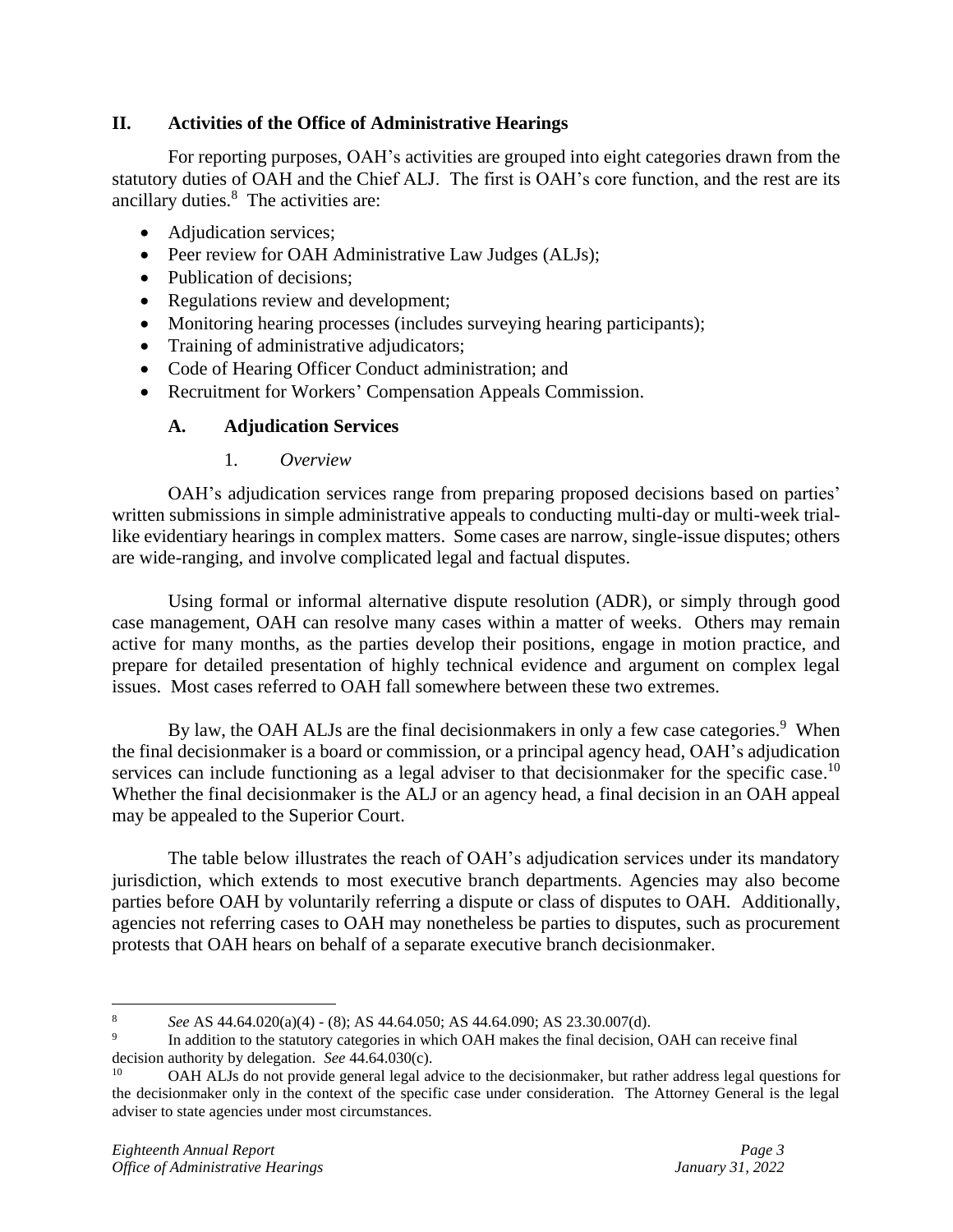| <b>Executive Branch Office, Agency, or Entity</b>                    | <b>Case Category</b>                                                                                                                                                                                              |
|----------------------------------------------------------------------|-------------------------------------------------------------------------------------------------------------------------------------------------------------------------------------------------------------------|
| Office of the Governor                                               | Human Rights Commission<br>$\bullet$                                                                                                                                                                              |
| Office of the Lieutenant Governor                                    | <b>Notaries</b><br>$\bullet$                                                                                                                                                                                      |
| Department of Administration                                         | <b>Retirement and Benefits</b><br>٠<br><b>Contract and Procurement</b><br>$\bullet$<br><b>Claims for Reimbursement</b><br><b>Breach of Security Involving</b><br>Personal Information                             |
| Department of Commerce, Community and<br><b>Economic Development</b> | Licensing (Corporations,<br>$\bullet$<br>Businesses and Professions)<br><b>Banking and Securities</b><br>$\bullet$<br>Insurance<br>$\bullet$<br>Alcoholic Beverage Control<br>٠<br>Marijuana Control<br>$\bullet$ |
| Department of Education and Early Development                        | <b>Teacher Certification</b><br>$\bullet$<br><b>PFD</b> Execution<br>٠                                                                                                                                            |
| Department of Environmental Conservation                             | <b>Environmental Permitting</b><br>٠<br><b>Food Safety</b><br>$\bullet$                                                                                                                                           |
| Department of Health and Social Services                             | <b>Facilities Licensing</b><br>$\bullet$<br>Child Protection <sup>11</sup><br>$\bullet$<br>Medicaid Benefits, Audits & Rates<br><b>Public Assistance Benefits</b><br>$\bullet$<br><b>PFD</b> Execution<br>٠       |
| Department of Labor and Workforce Development                        | Occupational Safety and Health<br>$\bullet$<br><b>PFD</b> Execution<br>$\bullet$                                                                                                                                  |
| Department of Natural Resources                                      | <b>Land Sale Contracts</b><br>$\bullet$<br><b>Water Rights</b>                                                                                                                                                    |
| Department of Public Safety                                          | · Violent Crime Compensation                                                                                                                                                                                      |
| Department of Transportation and Public Facilities                   | Construction Procurement <sup>12</sup><br>$\bullet$                                                                                                                                                               |
| Department of Revenue                                                | Tax (original jurisdiction $13$ )<br>$\bullet$<br><b>Child Support</b><br>PFD Eligibility, Charitable<br>Contribution & Fine/Forfeiture<br><b>Charitable Gaming</b><br>٠<br><b>Unclaimed Property</b><br>٠        |
| University of Alaska                                                 | PFD Execution<br>$\bullet$                                                                                                                                                                                        |

**Table 1. Office of Administrative Hearings: Mandatory Jurisdiction**

<sup>&</sup>lt;sup>11</sup> The administrative child protection cases OAH hears for DHSS relate primarily to substantiation of child maltreatment allegations, and serve a purpose different than child protection cases heard by the court system.

<sup>&</sup>lt;sup>12</sup> OAH hears only some of the Department of Transportation and Public Facilities' construction-related procurement cases under its mandatory jurisdiction. Construction cases subject to arbitration are exempted from OAH's mandatory jurisdiction. DOT&PF also sends some additional cases to OAH on a voluntary basis.<br> $13 \text{ H}$  of  $48.43.05.405$  OAH bas original jurisdiction over most tax appeals. In this area, OAH for

Under AS 43.05.405, OAH has original jurisdiction over most tax appeals. In this area, OAH functions as the approximate state equivalent of the United States Tax Court.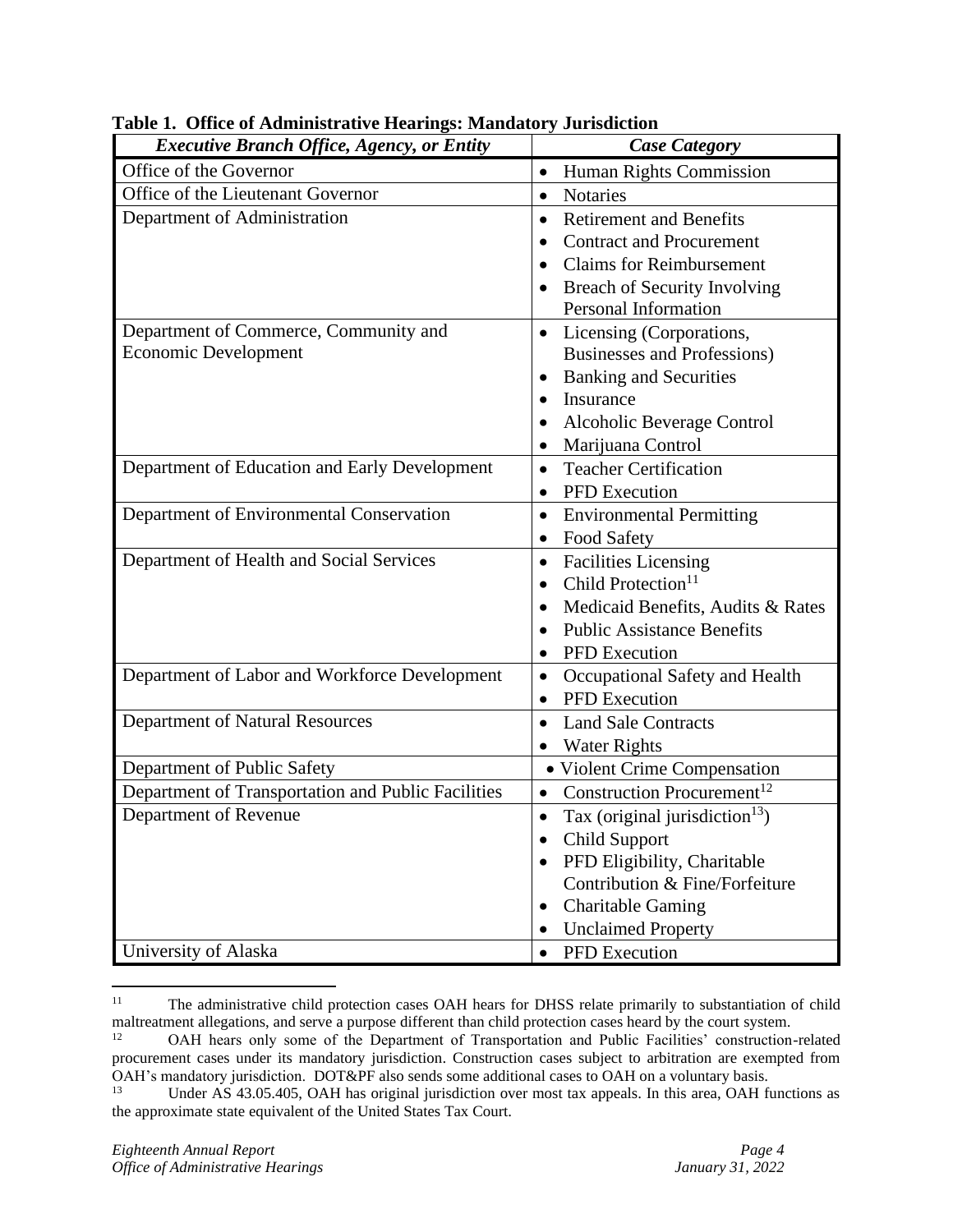#### *2. Caseload*

OAH saw an unprecedented increase in its caseload during 2021 when it assisted another Department's hearing tribunal with a backlog of pandemic-related cases. Specifically, at the request of the Department of Labor and Workforce Development, OAH developed a small pilot project to assist in clearing a backlog of Pandemic Unemployment Assistance (PUA) appeals. The success of the initial pilot led to an agreement under which OAH took over the entire remaining PUA docket – a case load which, all told, exceeded 1,350 individual first-level appeals and 60 second-level appeals.

To put this number into context, over the prior five years, OAH's active case load – that is, the number of cases that were open or being managed in some fashion at some point during the year – ranged from roughly 1,300 to 1,800 open cases.

|      | <b>Active cases</b> | <b>New cases</b> |
|------|---------------------|------------------|
| 2016 | 1,870               | 1,519            |
| 2017 | 1,709               | 1,336            |
| 2018 | 1,686               | 1,339            |
| 2019 | 1,534               | 1,216            |
| 2020 | 1,341               | 1,009            |
| 2021 | 2,853               | 2,579            |

**Table 2. OAH case load 2016-2021**

During 2021, OAH's active cases totaled approximately 2,853. New cases that came in during the year totaled 2,579 – more than twice the number of new cases the previous year, and roughly 150 more than at OAH's previous case intake peak in 2014.

#### a. Raw active case numbers

The table below focuses on OAH's overall active caseload (which is a larger universe than case intake), to give a sense of the distribution of our case types over the course of the year. The "active cases" table below is divided into thirteen groups of case types. The first -- Business, Professional, and Occupational Licensing/Regulation" – crosses several departments, as does the catch-all "Other" group.

The chart below shows the number of active cases in each category during 2021, and that number as a percentage of all open cases that calendar year.

#### **Table 3. OAH Active Cases 2021**

| <b>Case Type</b>                                               | Active<br>cases | ↓ % of total number<br>of active cases |
|----------------------------------------------------------------|-----------------|----------------------------------------|
| Business, Professional, & Occupational Licensing <sup>14</sup> |                 | 2%                                     |

<sup>&</sup>lt;sup>14</sup> In addition to cases arising out of the Department of Commerce, Community, and Economic Development, Division of Corporations, Business and Professional Licensing, this category includes peace officer certification cases from the Alaska Police Standards council, teacher and administrator licensing matters from the Professional Teaching Practices Commission, and licensing cases brought by the Alcohol and Marijuana Control Office.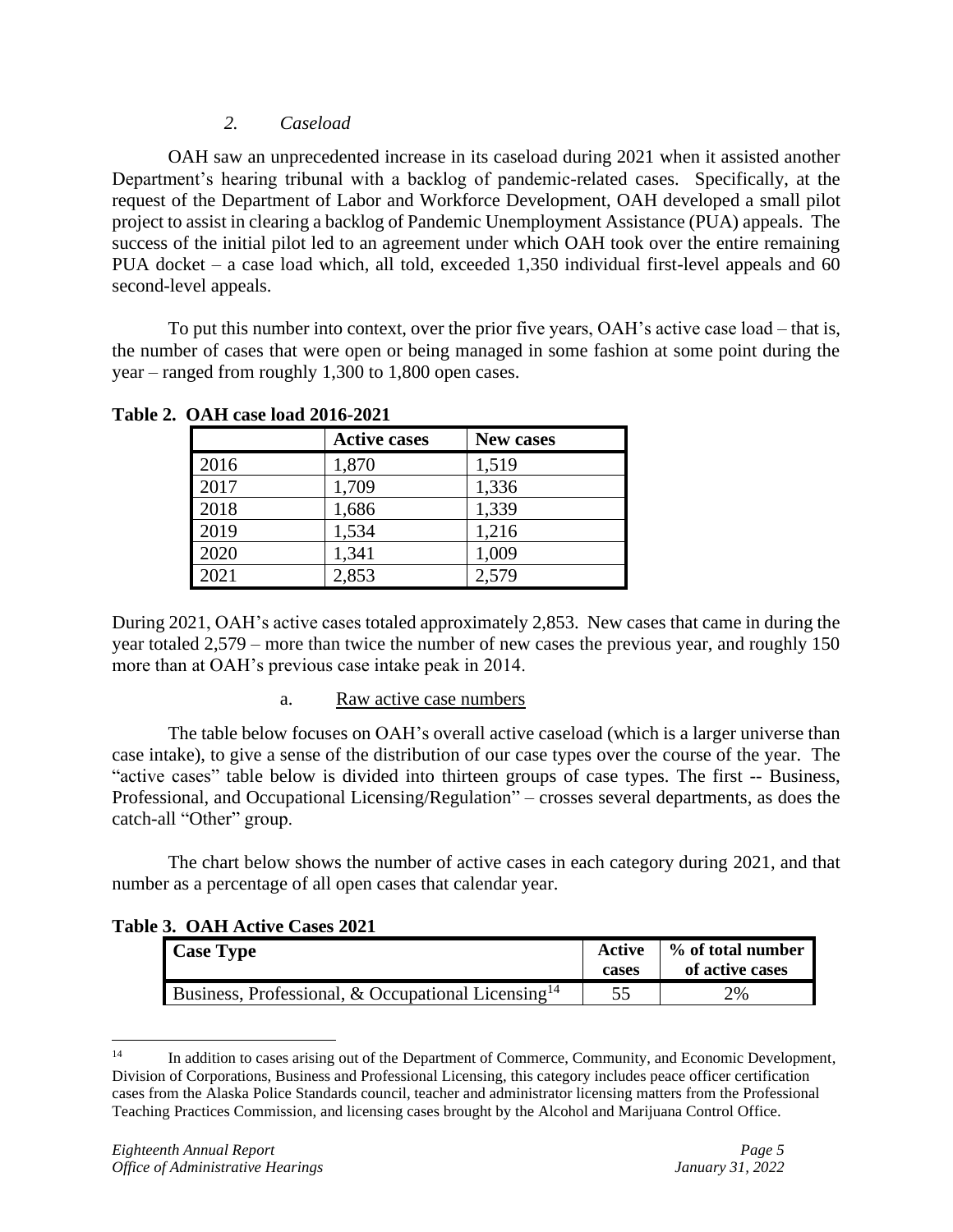| <b>Child Support</b>                                 | 52    | 2%      |
|------------------------------------------------------|-------|---------|
| <b>Contracts and Procurement</b>                     | 13    | $< 1\%$ |
| Health & Social Services-related Licensing/          | 8     | $< 1\%$ |
| Certification                                        |       |         |
| Human Rights                                         | 6     | $< 1\%$ |
| Department of Labor & Workforce Development          | 1,837 | 64 %    |
| Medicaid Benefits, Audits & Rates                    | 395   | 14 %    |
| <b>Public Assistance Benefits</b>                    | 114   | 4 %     |
| PFD Eligibility, Charitable Contribution, Execution, | 44    | 2%      |
| and Fine                                             |       |         |
| <b>Retirement and Benefits</b>                       | 22    | $< 1\%$ |
| Substantiation of Child Abuse and Neglect            | 266   | 9%      |
| Tax                                                  | 15    | <1%     |
| Other <sup>15</sup>                                  | 26    | $< 1\%$ |
| <b>Total</b>                                         | 2,853 |         |

The chart below depicts the relative number of cases on which OAH actively worked in 2021, divided into general subject areas groups. The chart is derived from the data in the above table.



#### *OAH Active Cases 2021*

<sup>&</sup>lt;sup>15</sup> The catch-all "Other" category includes hearings on behalf of municipalities and the University of Alaska, Violent Crimes Compensation Board cases, special education hearings, and some smaller DOT&PF cases.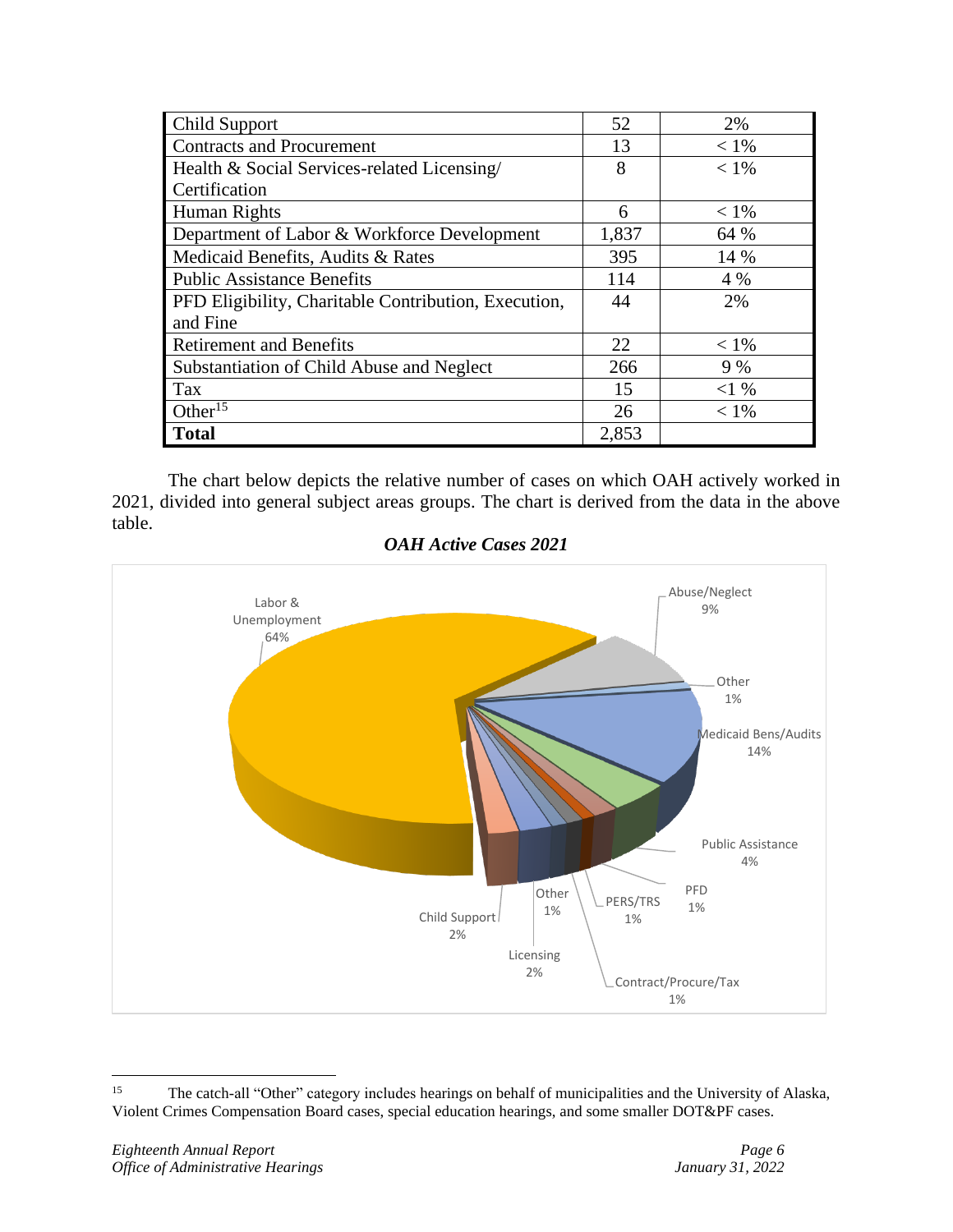As apparent from the charts above, the labor and unemployment docket – particularly, the pandemic-related cases – made up a large part of OAH's caseload in 2021. At the same time, OAH continued to see a decline in certain other dockets that, outside the pandemic, have historically been significant parts of OAH's caseload.

The chart below looks at changes in case distribution outside of the DOLWD docket on types of cases that have historically been a significant part of OAH's work.



**Sample OAH Case Load Variation in non-Labor/Unemployment Cases (2018-2021)**

Some OAH dockets – such as occupational licensing and child protection cases – have remained relatively steady despite the pandemic. Others – most notably Medicaid and public benefits cases – have declined sharply from pre-pandemic numbers. Looking ahead, OAH anticipates that these case numbers will rebound as pandemic-related protections on these programs are removed.

Another metric OAH tracks is how many cases were closed in a given calendar year. Case closures occur when a matter settles or when a final decision is issued. In 2021 OAH closed 2,292 cases. This is 1,219 *more* cases than were closed in 2020, 1,033 more than were closed in 2019, and 199 more cases than were closed in OAH's busiest year to date, 2014.

# b. Alternative dispute resolution

As in the court system, OAH seeks to promote the use of alternative dispute resolution (ADR) where appropriate. Of cases active during 2021, approximately 316 were diverted to ADR, including 279 cases diverted to the fast-track Medicaid mediation program, and 37 other matters diverted to formal ADR with an administrative law judge. Excluding the fast-track labor and unemployment cases, for which mediation is not available, 30% of OAH's other active cases were provided some form of formal ADR in 2021.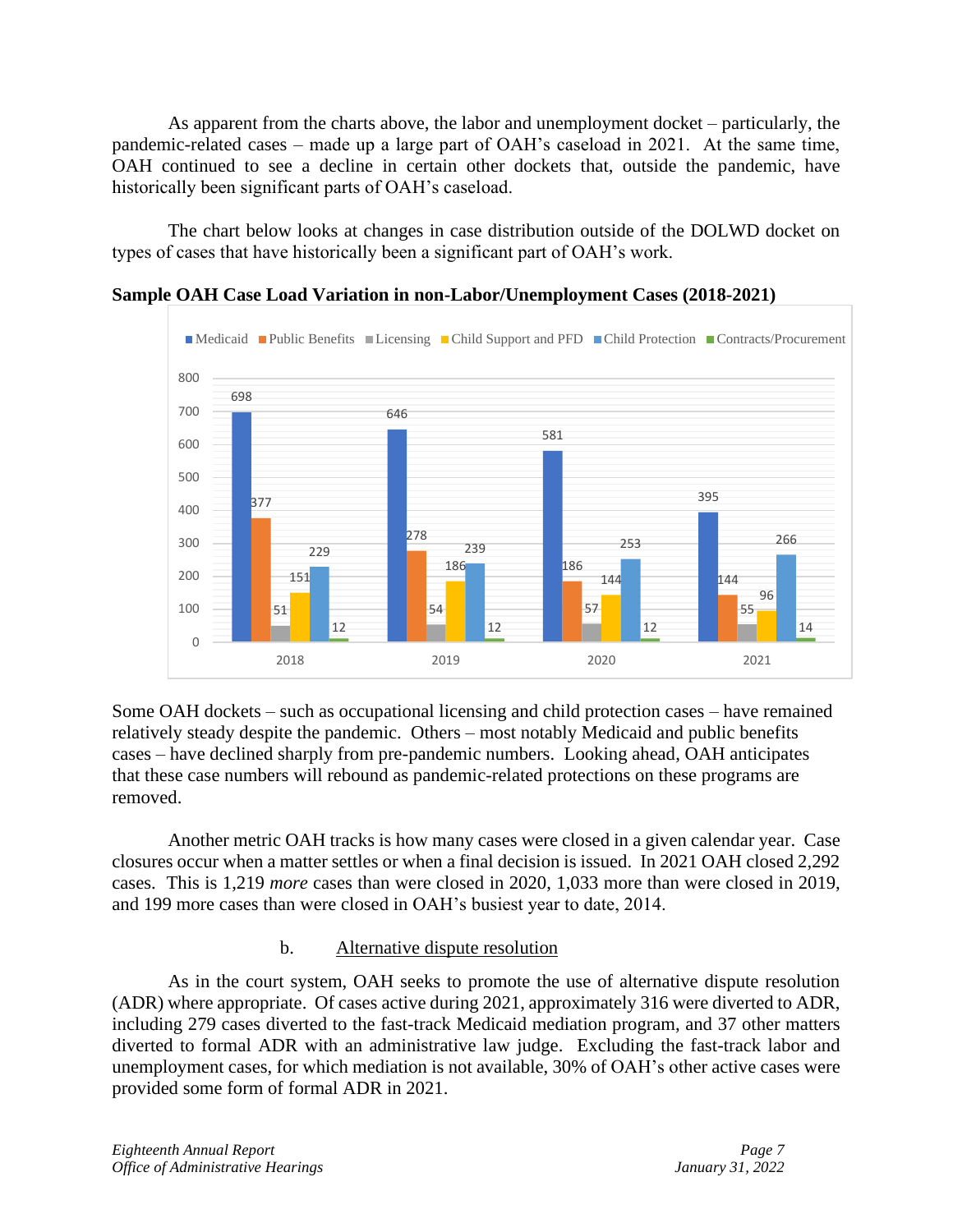In addition to cases resolved through formal ADR, many others were resolved through efficient case management techniques, including informal ADR used to reach agreement on consent orders or stipulations, as well as through voluntary dismissal due to agency concession or private party withdrawal.

#### c. Decisions and other orders

Of those cases that did not resolve through mediation or dismissal, a total of 1,132 fulldress decisions were issued. The lion's share of these – 960 – were issued in labor and unemployment cases. In 2021, OAH issued 838 first-level Pandemic Unemployment Assistance (PUA) decisions, 73 regular unemployment insurance decisions, and 47 commissioner-level PUA appeal decisions.

OAH's involvement in the Pandemic Unemployment Assistance appeals program began in February 2021, and grew from a small pilot program to, eventually, the entire PUA appeals docket. The trajectory of PUA decisions issued from February through December 2021 is depicted in the charts below.



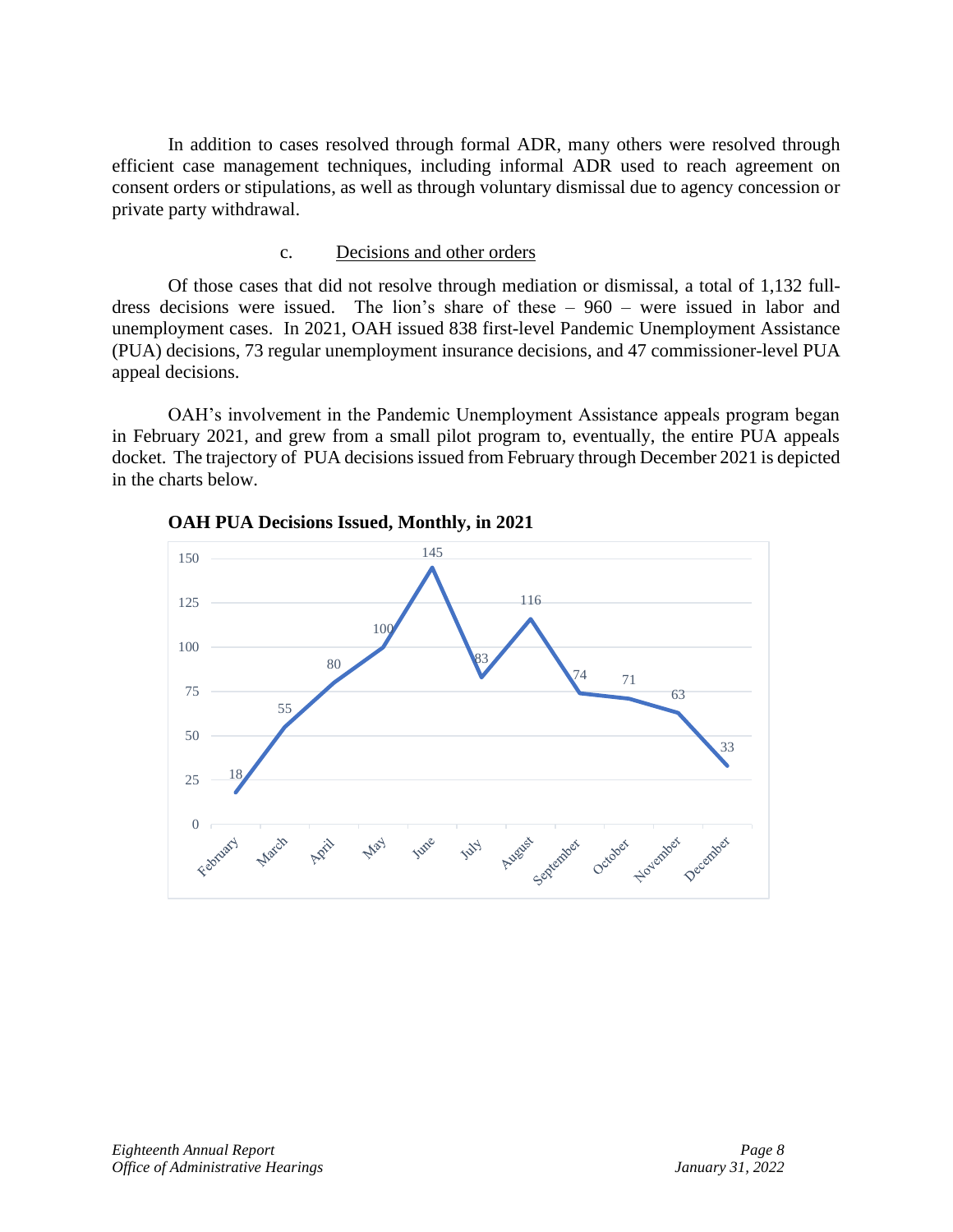

Outside of the busy DOLWD docket, OAH issued 172 full-dress decisions in 2021 in addition to thousands of lesser orders. This number in particular often understates the work done by OAH during the year. Because this number only tracks full decisions that result in a case closure, it fails to capture those often large and complex OAH matters handled in which a significant decisional document is prepared, and the parties then resolve the case. Many of the most complex and time-consuming matters heard and managed by OAH do not ultimately result in a full decision measured by this metric.

This year, however, the very high number of total decisions issued reflects the significant differences between OAH's more standard dockets and those cases OAH handled in pandemicrelated unemployment matters.<sup>16</sup>

#### d. Appeals

Very few OAH decisions are appealed to the courts, and the affirmance rate for such appeals is generally high.

Seventeen OAH decisions were appealed to the Superior Court in 2021. This represents just 1.5% percent of the total number of decisions by OAH issued in 2021. In addition, one appeal was filed in the Alaska Supreme Court arising out of an OAH decision.

Eight Superior Court appeals of OAH decisions were closed in 2021. Of these, two were affirmed on the merits, and four were dismissed before being decided on the merits; the remaining two were partial affirmances and partial reversals.

<sup>&</sup>lt;sup>16</sup> Some such differences include that OAH had final decisionmaking authority in the first-level pandemicrelated unemployment appeals, and that the nature of that docket calls for a far more streamlined hearing and decision process than in other dockets.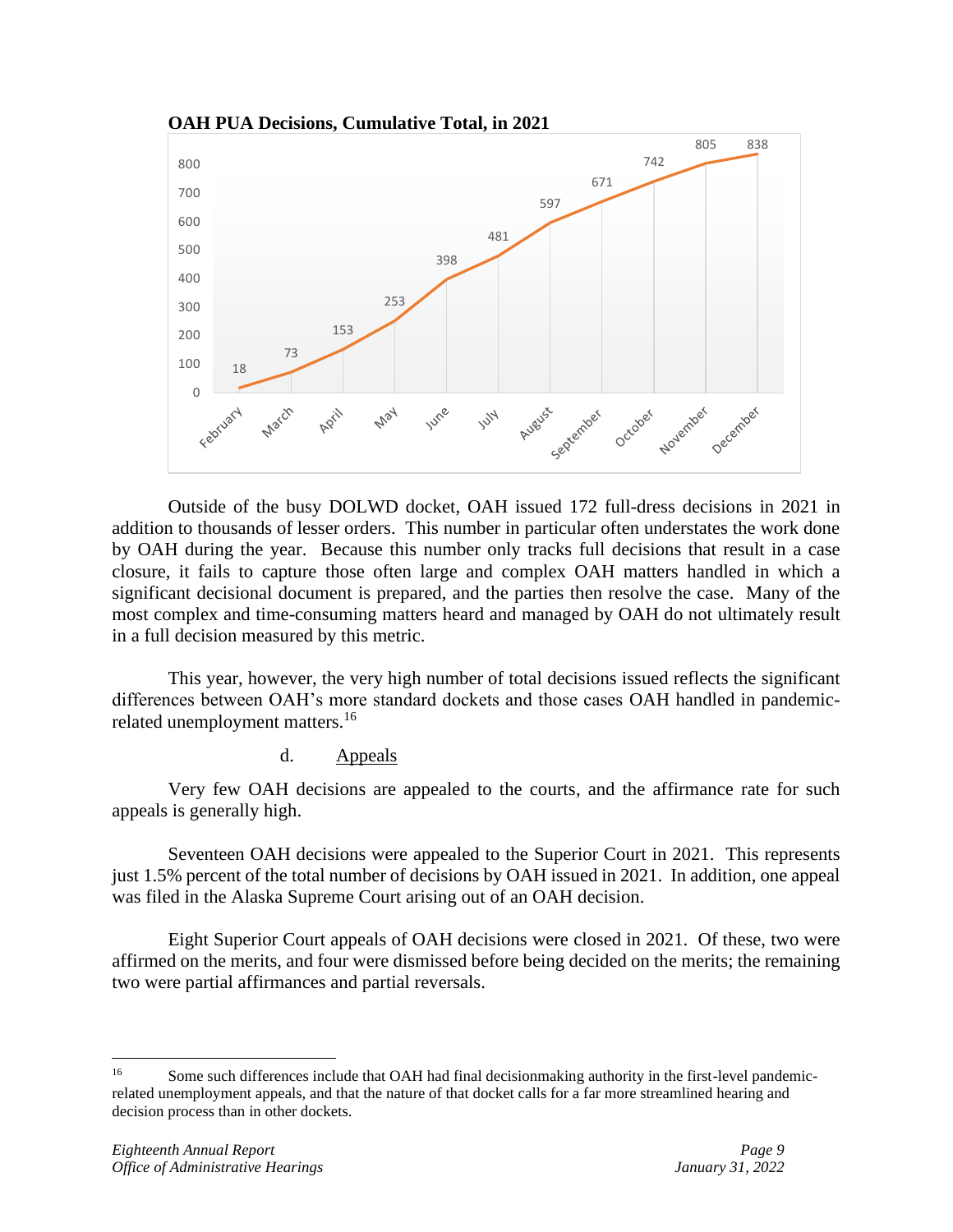In the Alaska Supreme Court, four appeals of OAH matters were closed in 2021. Of these, one was affirmed, one was dismissed, one was remanded back to the Superior Court, and one was a partial reversal and partial affirmance.

#### *3. Time Devoted to Hearings and Related Work*

The previous section detailed the distribution of new and open cases across case categories. In considering this distribution, however, one must remember that not all cases are equal in terms of the ALJ time and effort required. A typical procurement, contracting, or professional licensing case requires about five times as much ALJ time as a typical Medicaid services case, which in turn requires about five times as much ALJ time as a typical Food Stamps case.

And even within a case category, an atypically complicated case can require five times as much ALJ time as a more routine matter. At the same time, a matter from a typically time-intensive case category might resolve quickly, and another matter from a typically straightforward case category might become unexpectedly complex and time consuming.

All of these factors contribute to some degree of uncertainty in ALJ workload. Staff resources – as opposed to ALJ resources – are burdened approximately equally regardless of the case type.

OAH's ALJs collectively devoted 12,224 hours in 2021 to hearing or mediating cases and to related work, such as reviewing evidence, researching the law, ruling on motions, and writing decisions. The commitment of hours in the charts below is broken out below in the same groupings used in the case intake data in the preceding section.

The first chart shows how the number of active cases compares with the number of ALJ hours spent in different case categories. Some case categories take a larger percentage of ALJ hours than others. Thus, while Labor and Unemployment cases were 64% of OAH's active cases by sheer number, they accounted for a much smaller percentage of case billings – 44%. Medicaidrelated cases, 14% of all OAH cases by numbers, accounted for 10% of case billings. Professional licensing cases, by contrast, represent only 2% of active cases, but 8% of billings, because they tend to involve lengthy hearings and complex legal and factual issues. Tax, contracts, and procurement cases are, on average, similarly more involved.

While there are exceptions on both sides of this general rule, the overall picture is represented in Table 4, below.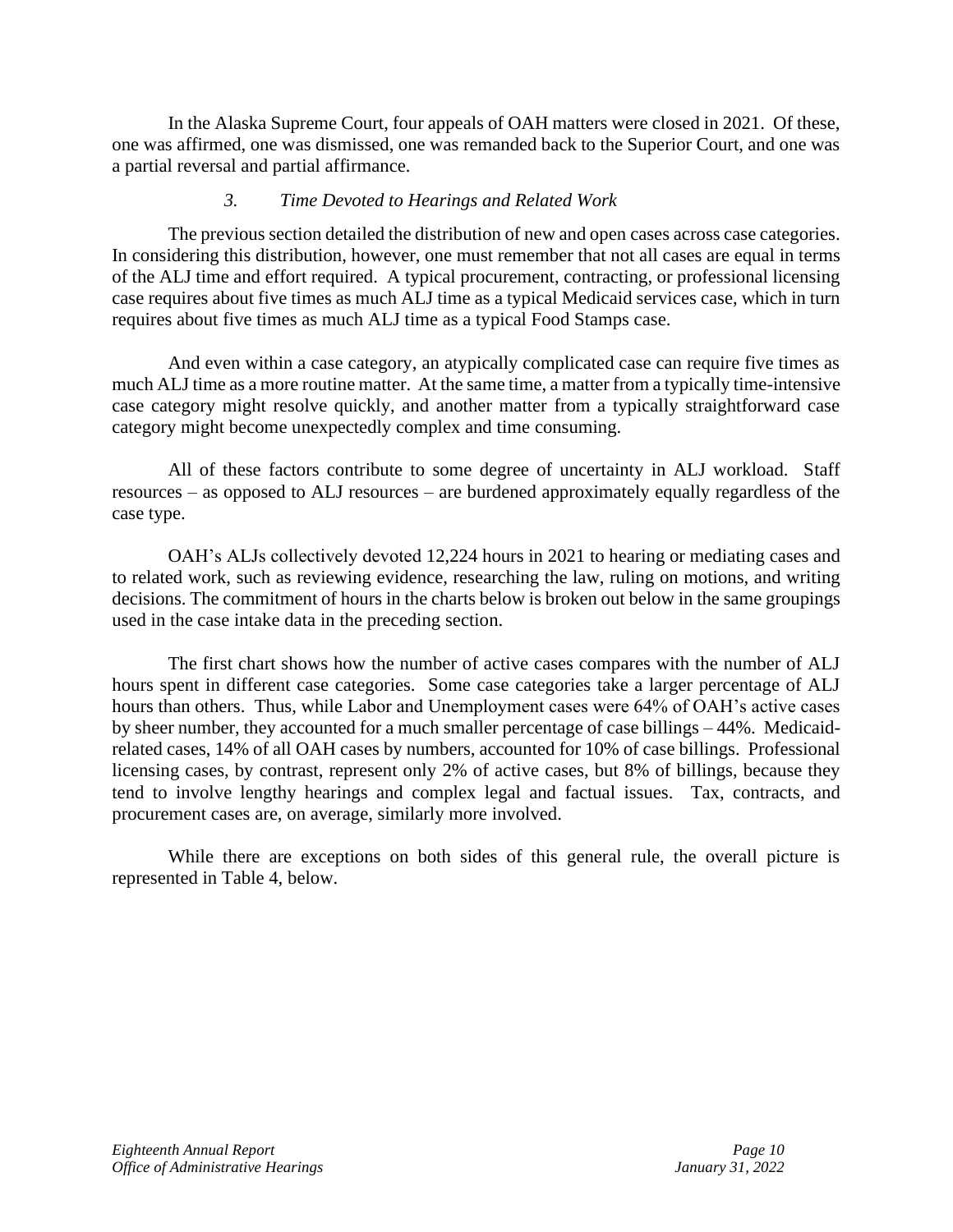| <b>Case Type</b>                  | 2021 Active<br><b>OAH</b> cases | $%$ of<br>active<br>cases | 2021<br>ALJ<br><b>Hours</b> | % of all<br><b>ALJ</b><br>hours |
|-----------------------------------|---------------------------------|---------------------------|-----------------------------|---------------------------------|
| Licensing                         | 55                              | 2%                        | 980                         | 8%                              |
| <b>Child Support</b>              | 52                              | 2%                        | 363                         | 3%                              |
| <b>Contracts and Procurement</b>  | 14                              | 1%                        | 530                         | 4%                              |
| Department of Env. Conservation   | 3                               | 0.1%                      | 201                         | 2%                              |
| Health & Social Services-related  | 8                               | 0.3%                      | 108                         | 1%                              |
| Licensing/Certification           |                                 |                           |                             |                                 |
| Labor and Unemployment            | 1,837                           | 64%                       | 5,264                       | 44%                             |
| Medicaid Benefits, Audits, Rates  | 395                             | 14%                       | $1,207^{17}$                | 10%                             |
| <b>Public Assistance Benefits</b> | 144                             | 5%                        | 678                         | 6%                              |
| PFD Eligibility & Execution       | 44                              | 2%                        | 266                         | 2%                              |
| <b>Retirement and Benefits</b>    | 22                              | 0.8%                      | 398                         | 3%                              |
| <b>Child Protection</b>           | 266                             | 9%                        | 1,154                       | 10%                             |
| Tax                               | 15                              | 0.5%                      | 487                         | 4%                              |
| Other <sup>18</sup>               | 30                              | 1%                        | 348                         | 3%                              |
| <b>Total</b>                      | 2,853                           |                           | 12,224                      |                                 |

**Table 4: OAH Case Distribution and ALJ Hours, 2021**

With some simplification, the distribution of OAH ALJs' 2021 work time across case types is shown on the following chart:



# **OAH ALJ Time 2021**

<sup>&</sup>lt;sup>17</sup> This figure includes 679 hours on program eligibility cases; 280 hours on Medicaid benefits coverage cases; and 248 hours on Medicaid audit and rate cases.

This category includes hearings held on behalf of municipalities and the University of Alaska, Human Rights Commission cases, special education hearings, and some smaller DOT&PF cases.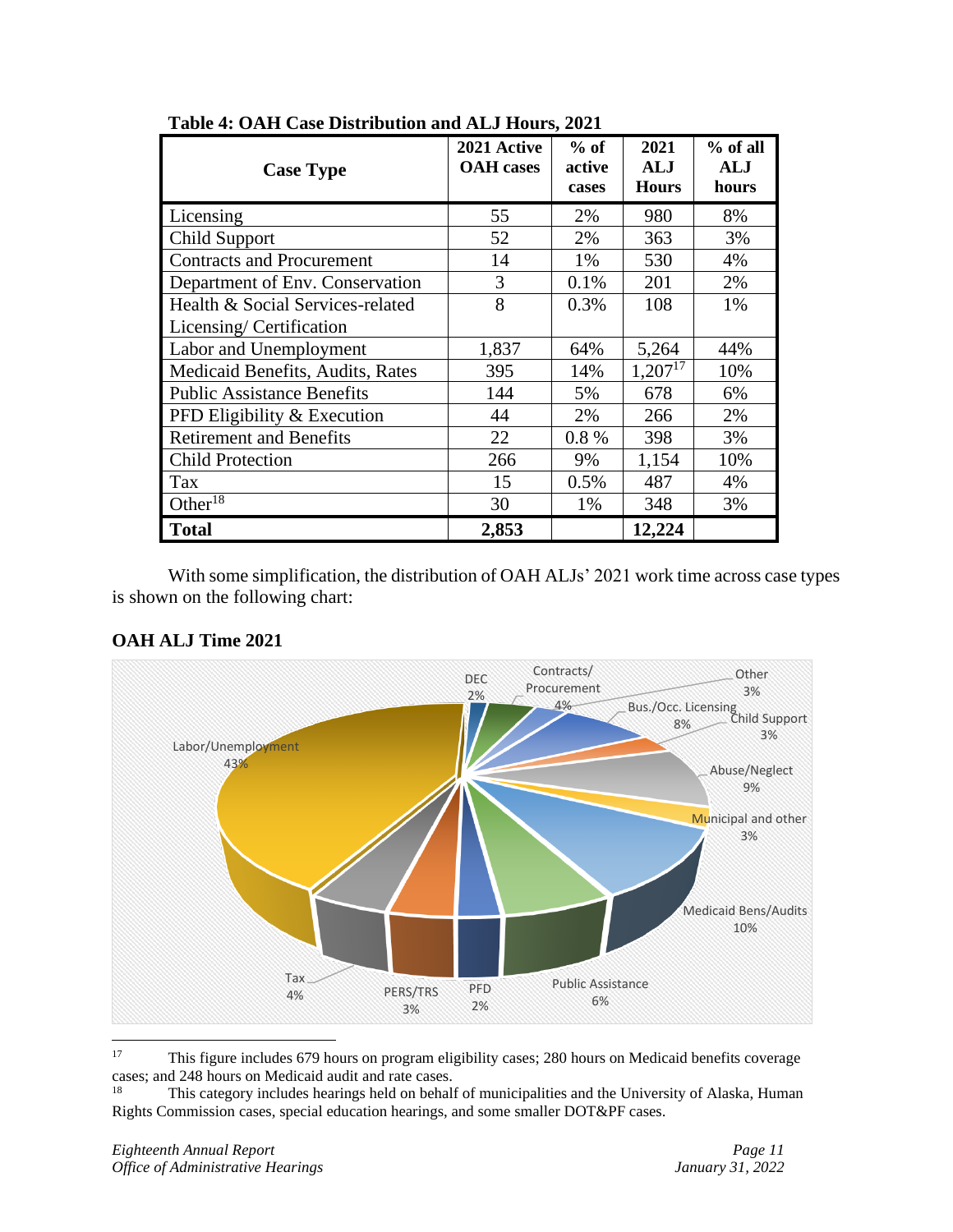Looking at ALJ time over the past year provides an incomplete picture of OAH's overall operations and distribution of resources. An earlier chart looked at changes in the distribution of OAH's non-Labor/Unemployment cases since 2018, and observed that the sheer number of cases referred in Medicaid and Public Assistance case categories has dropped significantly since the start of the pandemic. Thus, while OAH received almost 700 Medicaid case referrals in 2018 and 650 in 2019, in 2021, fewer than 400 Medicaid cases were referred to OAH. Public benefits cases, similarly, dropped from nearly 400 cases in 2019 to fewer than 150 in 2021.

Predictably, ALJ hours in these dockets have likewise dropped significantly, as reflected in the chart below.



#### **Variation in ALJ hours worked (non-DOLWD dockets) 2018-2021**

This view over time again underscores the extent to which OAH's workload distribution varies from year to year. Variation in the number of matters referred, or the complexity of those matters, can lead to significant variability of workload distribution and dedication of ALJ time from year to year.

# *4. Deadlines*

Swift resolution is a key goal in administrative adjudication. Parties have an interest in obtaining a timely final agency decision resolving their dispute. Because this important principle is recognized in both state and federal law, OAH cases are subject to many deadlines.

The OAH-specific deadlines imposed by AS 44.64.060 apply to most, but not all, of OAH cases.<sup>19</sup> The most important of these is the 120-day time limit to take a case from hearing request

<sup>&</sup>lt;sup>19</sup> The following categories of cases were exempted from the AS 44.64.060 deadlines: tax appeals, Human Rights Commission cases, occupational safety and health cases, Violent Crimes Compensation Board cases, and Professional Teaching Practices Commission cases. In addition, voluntary referrals from agencies not required to send cases to OAH may be exempted from the AS 44.64.060 deadlines if the referral agreement between the Chief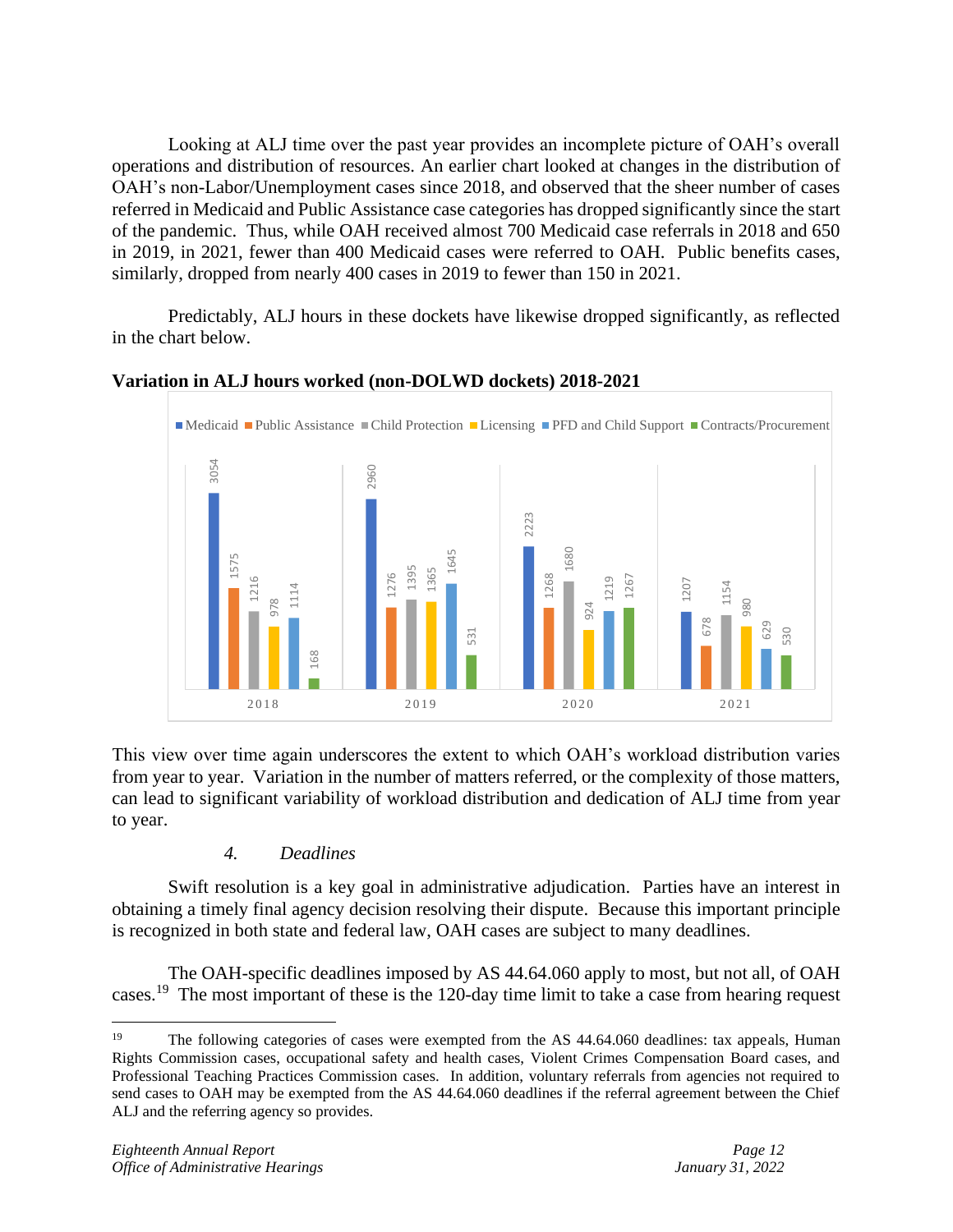all the way to issuance of a proposed decision. This time frame is substantially shorter than the amount of time it takes a matter to be heard and resolved in the trial courts.

In addition to deadlines imposed by the OAH statute, other statutes and regulations establish deadlines that apply to certain types of cases. For instance, cease and desist order cases, summary license suspension actions, some insurance cases, securities matters, some procurement matters, child support appeals, and education-related facility grant cases are subject to shorter deadlines than those imposed by AS 44.64.060. Some case types have shorter or different deadlines for bringing the case to hearing, for issuing the decision, or for both.

Additionally, public benefits cases under the Department of Health and Social Services are subject to short timelines for the agency to reach its final decision. These final decision deadlines are generally driven by federal program requirements, which set short timeframes from the filing of an appeal to issuance of a final agency decision. In Food Stamps cases, the agency's final decision is due 60 days after the appeal is filed; for Medicaid benefits and most other public assistance benefits cases, the final decision is due 90 days after the hearing request is filed. Within this time frame, the OAH ALJ must hear the case and issue a proposed decision, the parties must be allowed an opportunity to comment, and the final decisionmaker must then decide the case. In these cases, the 120-day state deadline for proposed decision still applies but is almost always subsumed in the shorter federal deadline unless the latter is extended by special circumstances.

Historically, the key deadline OAH monitored for purposes of this report has been the 120 day deadline from the date of the hearing request to the issuance of a *proposed decision*. Under AS 44.64.060(d), the 120-day deadline to proposed decision can be extended only by agreement of both parties, together with the consent of the Chief ALJ. This extension-on-consent tool is used in the more complex or unusual cases in which 120 days from filing of the hearing request does not allow adequate time for the case to be heard and a proposed decision to be issued.<sup>20</sup>

In 2021, the 120-day deadline was met or not applicable in more than 98% percent of the total number of cases OAH closed. The 120-day deadline statistic is a less sensitive measure for 2021 because that deadline did not apply to the majority of OAH cases closed in 2021. Specifically, it did not apply to the labor and unemployment cases OAH took on for DOLWD. Excluding the entire DOLWD docket, however, OAH still met its statutory deadline the lion's share of the time. In terms of all cases closed (*i.e.*, whether by decision or dismissal), the 120-day decision deadline was exceeded in just 2% of all non-DOLWD cases closed by OAH in 2021. In terms of decisions issued, the 120-day decision deadline was exceeded in fewer than 10 percent of non-DOLWD full decisions issued in 2021, despite the doubling of OAH's caseload in 2021.

Many cases reached final resolution — not just a proposed decision — within much less than 120 days, often within fewer than 50 days for fast-track cases such as child support and public assistance benefits. For cases resolved prior to hearing, the average time to final resolution was under 90 days (and was often considerably shorter); for cases resolved through a full decision, the

<sup>&</sup>lt;sup>20</sup> In addition to the complexity of a case, other factors that have led to use of the extension-on-consent tool are the unavailability of the parties, witnesses or legal counsel, the need to await conclusion of a related case to make for a more efficient or consistent result, and late referral of the case by the referring agency.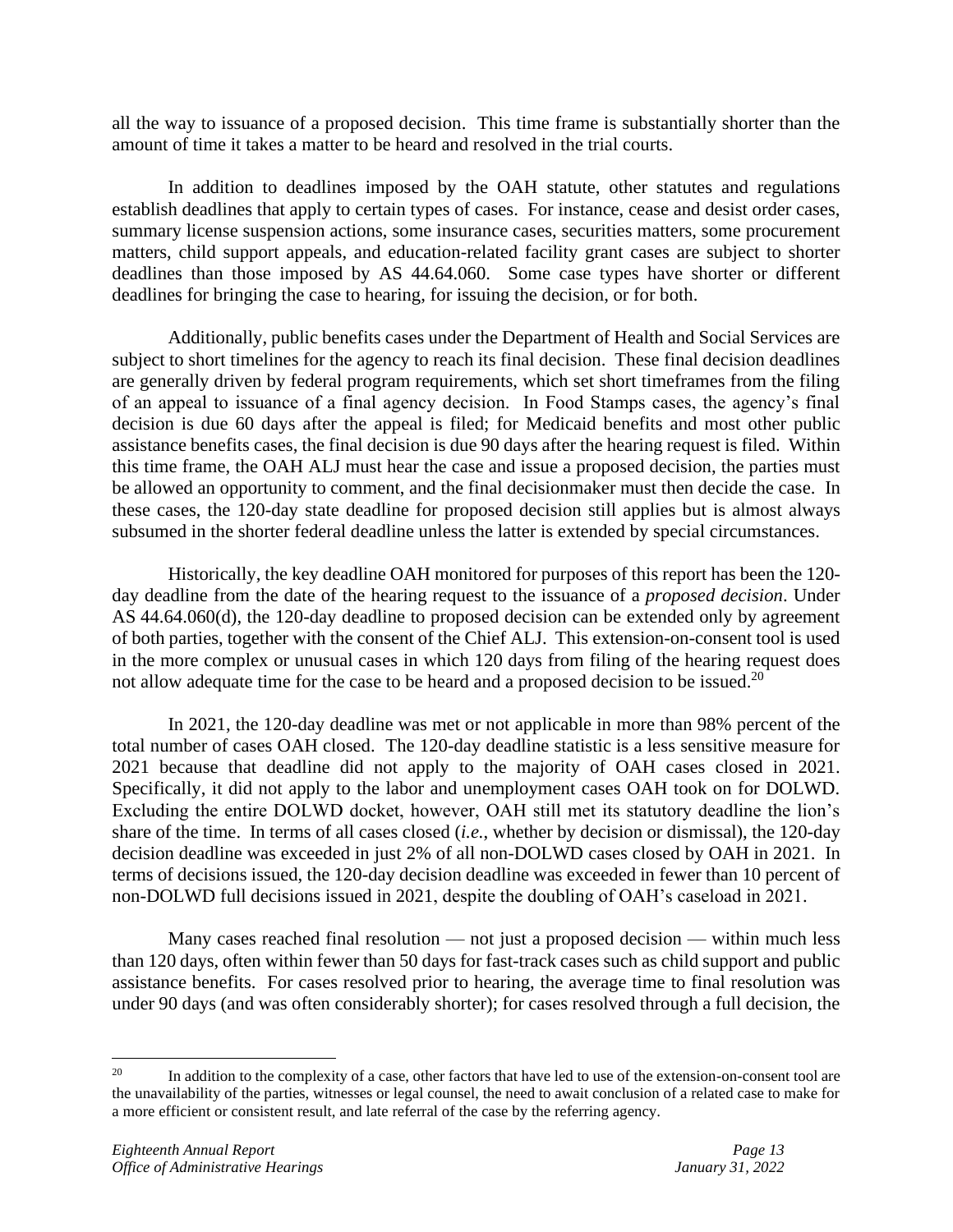average time to resolution was just over 120 days, with many cases still resolving in under 90 days or less. 21

In OAH's high-volume Health and Social Services "Fair Hearings" cases, and the short final decision deadlines they bring, OAH has also monitored these *final decision* deadlines. For such a case to meet its final decision deadline, the agency must refer it without delay, OAH must process it on an expedited basis, and the Commissioner's Designee in the Department of Health and Social Services must act swiftly once the proposed decision is transmitted. In 2021, final decisions were issued after the applicable deadline in just 18 cases, an amount that represents fewer than 2.5 percent of all cases closed in which a final decision deadline applied. This was a remarkable achievement considering the enormous surge in case referrals in 2021 and the fact that OAH's full-time staff remained at the same level.

Lastly, in the PUA docket, like the DHSS "Fair Hearings" cases, the federal deadlines are based on the amount of time between the hearing request and the agency decision. While these cases came to OAH after those deadlines had passed, OAH was able to provide an exceptionally quick turnaround in the vast majority of PUA cases. Among the 838 PUA decisions issued in 2021, 62% were issued within five days of the hearing ending or record closing, and 89% were issued within 14 days. All told, the average time between record closure and decision issuance in PUA cases was less than 8 days, again a remarkable achievement that helped close the case backlog and bring resolution and certainty to thousands of Alaskans affected by the pandemic.

# *5. Work for Additional Governmental Units*

In addition to its broad mandatory jurisdiction outlined at the outset of this report, OAH is permitted by statute to offer adjudication services to other executive branch agencies that are not required to route their cases to OAH, as well as to municipalities and other governmental agencies.

In addition to the extensive work on DOLWD's pandemic-related appeals, OAH also provided adjudication services in multiple complex matters for agencies such as the Department of Transportation and Public Facilities (in connection with construction matters) and the Alaska Police Standards Council in 2021. OAH also continued to provide services to other governmental agencies this year, providing adjudication services to several municipalities, boroughs, and school districts, and to the University of Alaska.

# **B. Fast-Track Medicaid Mediation Program**

Since 2016, OAH has offered an award-winning fast-track mediation program to parties in Medicaid Fair Hearings cases. The success of that program continued this year.

In 2021, 284 Medicaid Services cases were entered into the fast-track mediation program. Of these, over 98% went to mediation, with 85% of fast-track mediations then resolving through either a settlement agreement or a withdrawal by the participant.

<sup>&</sup>lt;sup>21</sup> This timeframe involves cases whose time to final decision was extended significantly either by a time that the parties were engaged in ADR efforts, or, in the case of matters heard on behalf of boards or commissions, a period of months between when the OAH proposed decision was issued and when the next board or commission meeting was held. Both of these factors can extend the period of time that a case is technically open before OAH.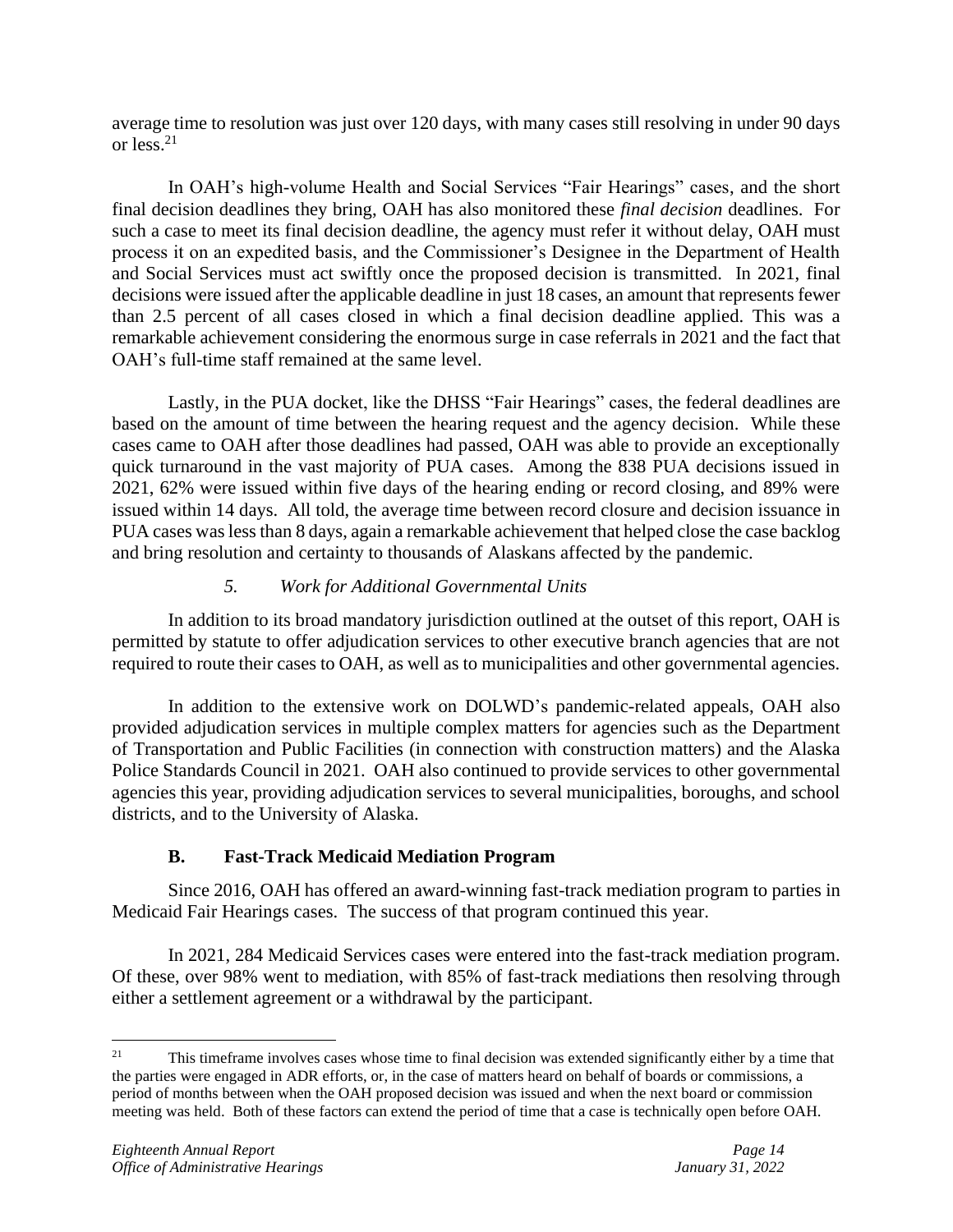The success of the fast-track mediation program continues to contribute significantly to speedy resolution of Medicaid Services appeals, while yielding considerable cost savings to the Medicaid program. The fast-track mediation program continues to be well received by recipients, care providers, and agency personnel. The program is valued by parties for its expediency and the ability of parties on both sides to come together in an informal and transparent setting.

The program's one-hour mediation sessions are conducted by a contract mediator under OAH supervision. While not all Medicaid Services appeals are amenable to resolution through a fast-track mediation and some ultimately must be resolved through the hearing process, the availability of the mediation program enables speedy resolution of many cases without ALJ involvement. The program has resulted in a notable reduction in OAH's billings to the Department of Health and Social Services (DHSS), as well as providing additional program savings for DHSS because disputed services are resolved more quickly.

#### **C. Peer Review**

OAH's ALJs seek to promote excellency in the adjudication of disputes, including the preparation of proposed decisions. OAH employs a peer review process to assist newer ALJs as they become familiar with the range of the OAH case load, and to assist all ALJs in improving their work product.

Peer review at OAH serves two purposes: it promotes consistency in decision-making and it provides informal training opportunities (for both the reviewed and the reviewing ALJ). OAH's peer review system consists of selectively assigning an ALJ to review the proposed decision and/or to observe the hearing conducted by another ALJ on a case-specific basis. The reviewing ALJ provides feedback to the reviewed ALJ, and is available for consultations on questions of law or procedure.

Formal peer review assignments are made with the goal of ensuring that an ALJ venturing into a new subject area receives the benefit of informal training from a peer who has already worked in the subject area. This type of peer review has been, and continues to be, a key part of the training process for new ALJs.

In addition to peer review serving a valuable training function, OAH also employs peer review for ALJs handling particularly complex cases. Again, one of the benefits of a central panel of administrative law judges as opposed to isolated or siloed hearing officers is the ability to share knowledge, skills, and resources. Peer review occurs in complex cases to enhance the quality of the final product. The peer reviewer may point out analytical or legal weak spots, suggest structural or language changes, or assist the assigned ALJ in reasoning through a complex problem. However, the assigned ALJ retains complete decisional autonomy.

In 2021, a formal peer review assignment was made in roughly 36% of new cases outside the labor/unemployment docket. However, not all peer review assignments lead to time spent or billed conducting peer reviews, since many cases resolve through mediation or other pre-hearing means.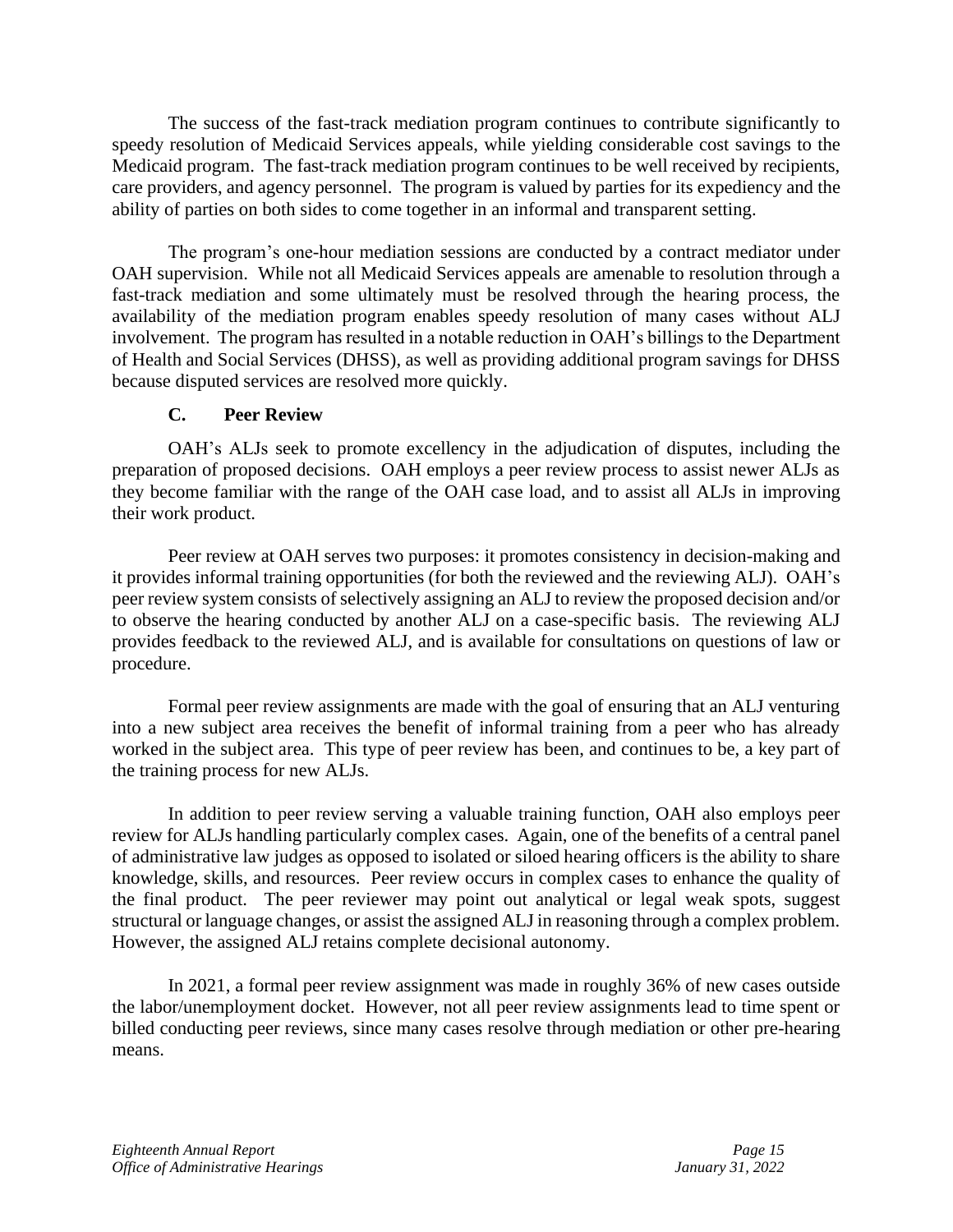In addition to formal peer review assignments made as part of the training process or for complex decisions, group peer review of decisions or case management strategy is conducted when appropriate, such as when an ALJ faces an issue of first impression. Group peer review promotes consistency among ALJs on both legal issues as well as best practices in case management.

# **D. Publication**

OAH is required to "make final agency decisions reached after administrative hearings available online through an electronic data base." AS 44.64.090(a). In 2021, OAH added 123 new OAH decisions to our online publications database. As DOLWD publishes its decisions on its own electronic database, OAH also provided all 1,012 DOLWD decisions issued in a format for that tribunal to publish accordingly.

# **E. Regulations**

OAH's Chief ALJ was given authority to "adopt regulations … to carry out the duties of the office" as well as to "review and comment on regulations proposed by state agencies to govern procedures in administrative hearings." AS  $44.64.020(a)(8) \& (11)$ . In particular, the Chief ALJ was required to adopt a hearing officer code of conduct, which applies to hearing officers of all agencies, not just to OAH ALJs. Regulations on procedures for OAH cases and for the Code of Hearing Officer Conduct have been adopted and took effect on July 2, 2006. No amendments to the 2006 regulations were proposed in 2021. It is anticipated that when OAH's proposed statutory changes are adopted by the legislature, a comprehensive regulations review project will commence.

OAH is also tasked by statute with tracking notices of other state agencies' proposed regulations, looking for those that have the potential "to govern procedures in administrative hearings." In 2021, OAH submitted comments on hearing provisions contained in regulations proposed by the Alaska Police Standards Council.

# **F. Monitoring and Surveys**

OAH is required to "survey administrative hearing participants and use other methods to monitor the quality of administrative hearings held by the office and other state agencies[.]" AS 44.64.020(a)(7). The purpose of the surveys and other monitoring is to enable the Chief ALJ to include in the annual report recommendations for statutory changes.

OAH sends a survey to all hearing participants when a final decision in a case is issued, and surveys can be completed online or returned in the mail.<sup>22</sup> As in prior years, survey responses during 2021 were broadly positive, and narrative comments were more often than not constructive. Even when a litigant was not satisfied with the outcome of the case, the vast majority respondents were satisfied with the adjudication process overall.

<sup>&</sup>lt;sup>22</sup> Because the DOLWD docket cases were significantly different from typical OAH hearings and were undertaken pursuant to a memorandum of agreement specifying that DOLWD hearing procedures would be applied, and because of the considerable extra workload this docket already generated for OAH staff, OAH did not survey the participants from this docket in 2021.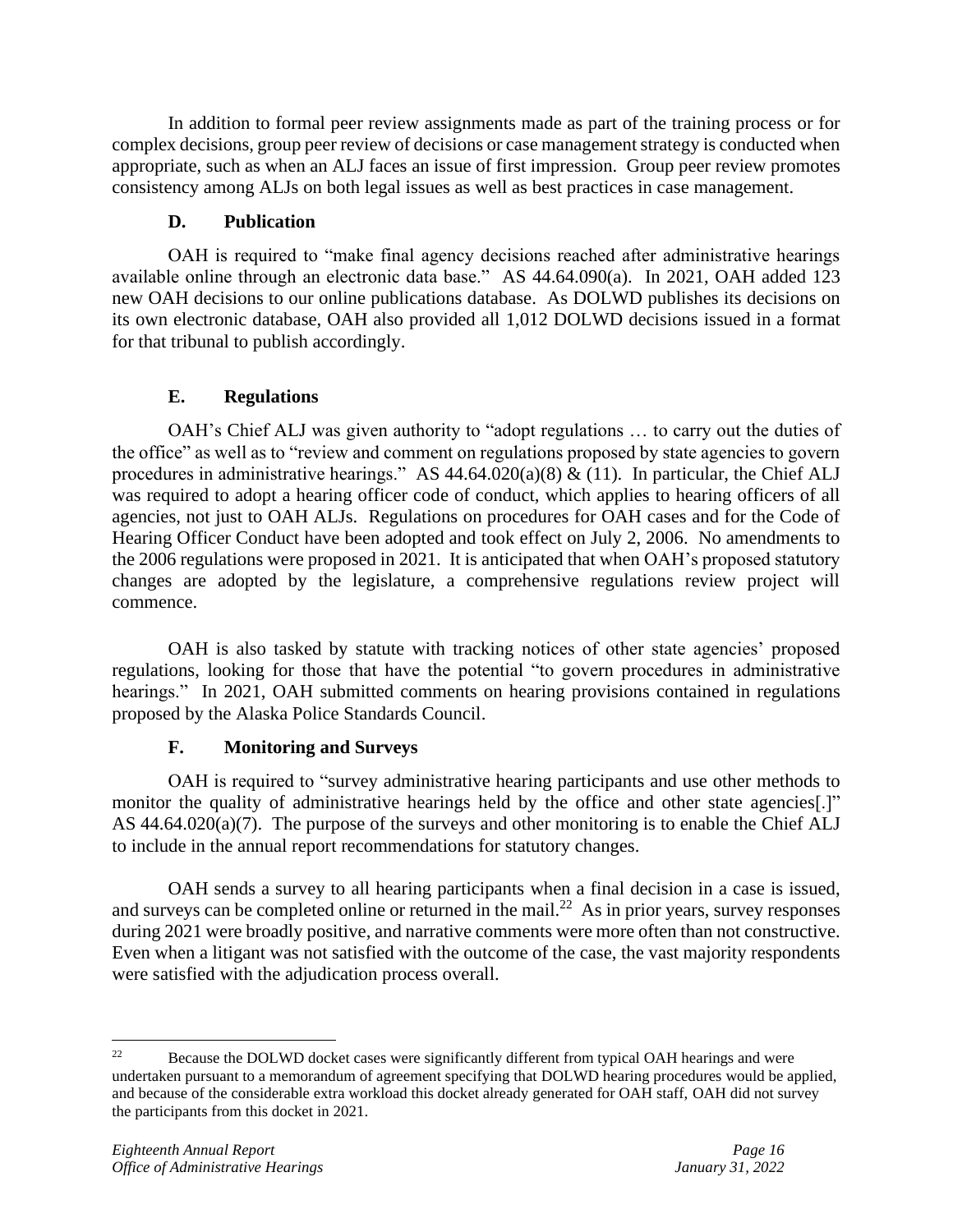# **G. Training**

OAH's training mandate extends beyond providing training to OAH ALJs and stateemployed or retained hearing officers. It requires that OAH:

make available and facilitate training and continuing education programs and services in administrative procedure, administrative adjudication, substantive law, alternate dispute resolution, and technical matters for administrative law judges *and other administrative adjudicators*[.]<sup>23</sup>

To satisfy this mandate, OAH's training plan consists of the following components:

- Informal training for OAH ALJs through peer review assignments, conferences among the ALJs on a periodic basis, and circulation of case decisions and other materials of interest;
- Formal training for OAH ALJs by attendance at continuing education courses offered by professional associations and the National Judicial College;
- Formal training for non-OAH administrative adjudicators through participation by OAH representatives in periodic, agency-specific conferences; and
- Formal training for administrative adjudicators in the form of programs made available by OAH.

OAH's newest ALJ completed the National Judicial College's introductory training for Administrative Law Judges; this program is the only comprehensive training course for administrative law judges in the country. Two of OAH's ALJs also were able to attend an online tax law seminar at the University of California/Davis.

During 2021, OAH continued its successful in-house training program for ALJs. While this program is not a replacement for formal judicial training through the National Judicial College, it is a useful mechanism for continuing education and for training focused with particularity on issues germane to OAH. OAH has obtained continuing education credit approval by the Alaska Bar Association for these trainings, approximately four of which were held in 2021.

OAH also took the lead in developing a statewide training for attorneys who practice before OAH, which was presented at the 2021 Bar Convention.

In addition to the above, a number of ALJs used their own funds to take part in continuing education, or took advantage of free courses presented by various groups, including: attending webinars offered by the National Association of Administrative Law Judges in conjunction with the National Judicial College; attending webinars offered by the National Center for State Courts; participating in the Central Panel Director's Conference, a national conference of central panels like OAH; and taking part in webinars offered by the American Bar Association.

<sup>&</sup>lt;sup>23</sup> AS  $44.64.020(a)(6)$  (emphasis added).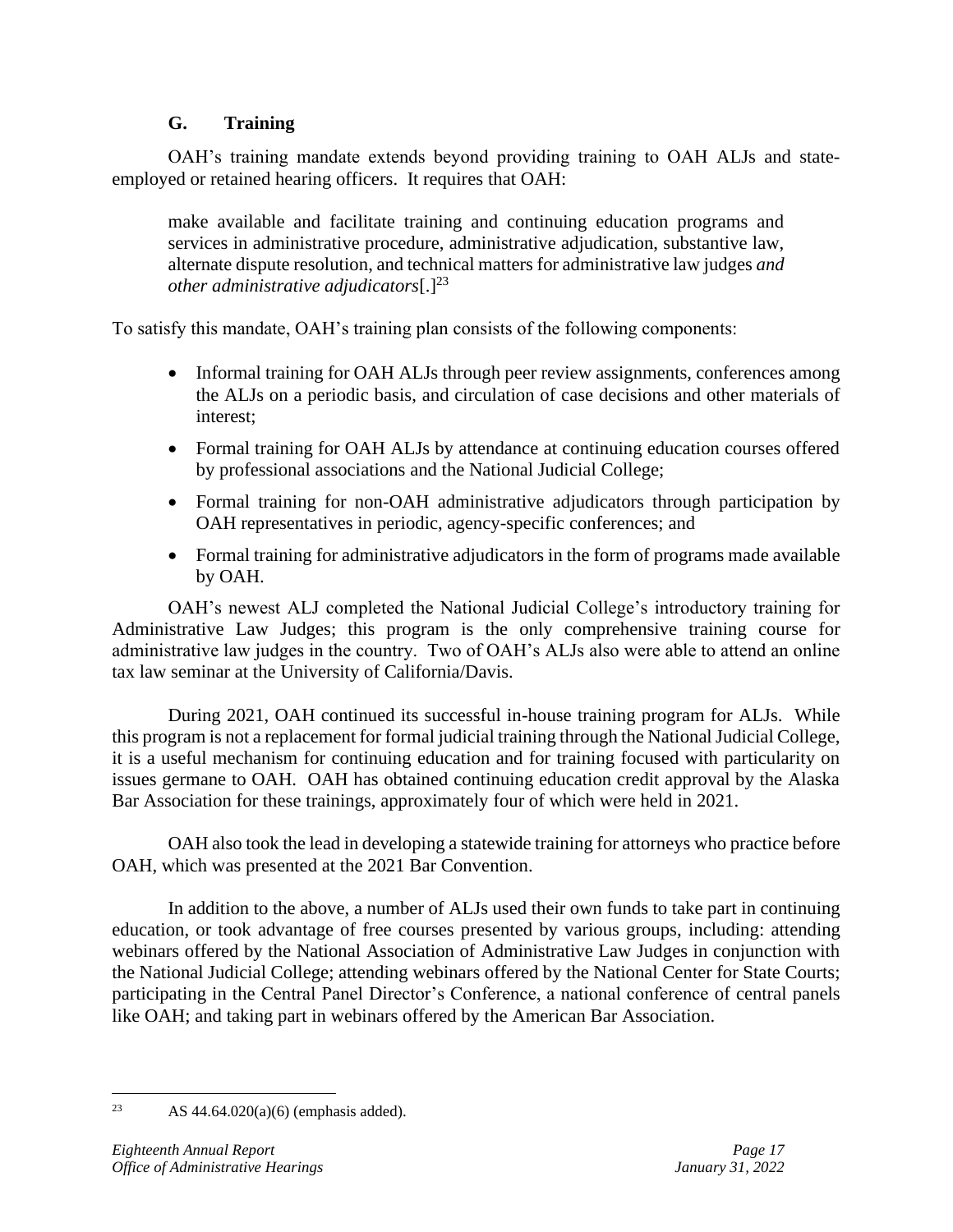In addition, the OAH management team also provided training to other administrative adjudicators and to final decisionmakers during 2021, including developing a video training for professional licensing board members who may render final decisions in matters heard by OAH.

# **H. Administration of the Code of Hearing Officer Conduct**

By statute, complaints alleging violation of the Code of Hearing Officer Conduct must be considered by OAH's Chief ALJ, who determines whether they meet the standard for referral to the Attorney General for investigation.<sup>24</sup> Under the code, mitigation of an alleged violation may exist if the accused hearing officer relied upon a written opinion from the Chief ALJ or the Attorney General.<sup>25</sup> The Chief ALJ, therefore, must field questions from hearing officers about code compliance requirements and, in appropriate circumstances, issue written opinions.

One informal ethics opinion was issued during 2021 but no formal opinions were issued. The Chief ALJ received no complaints of violations of the Code of Hearing Officer Conduct that met the criteria for consideration under 2 AAC 64.070.

# **I. Workers' Compensation Appeals Commission Recruitment**

Under AS 23.30.007, the Chief ALJ has the duty to recruit for vacancies on the Workers' Compensation Appeals Commission and to appoint persons to serve as the *pro tempore* chair of that commission if the chair is absent or cannot hear an appeal due to a conflict. The Chief ALJ reviews the qualifications of the applicants for commission positions and must forward to the Governor at least three names for consideration when the attorney-chair position is vacant, and at least two names for each commissioner vacancy.

The Chief ALJ issued one pro tempore chair appointment in 2021. There were no vacancies on the Workers' Compensation Appeals Commission that needed to be filled in 2021.

# **III. Recommendations of the Chief Administrative Law Judge**

In addition to the description of activities, the Legislature has directed OAH to include in its annual report "recommendations for statutory changes that may be needed in relation to the administrative hearings held by the office or other state agencies." AS 44.64.020(a)(7).

# **A. Recommendation: Adopt legislative revisions to OAH's statute**

In the fall of 2016, OAH embarked on a comprehensive review of the statutes and regulations affecting administrative hearings. Based on this review, OAH recommended certain specific statutory changes, with sample language offered in an Appendix to the 2017 annual report. In 2019, Senator Micciche introduced SB 88, encompassing many of those proposed changes. The bill was scheduled to be heard in the Finance Committee in March 2020 but was unable to have a hearing before the pandemic-related end of the legislative session. This bill was not introduced during the 2021 legislative session. However, OAH continues to strongly believe that legislative adoption of the changes identified in prior annual reports and in SB 88 would improve both

 $24$  AS 44.64.050(c). Complaints alleging violations by the Chief ALJ are considered by the Attorney General. AS 44.64.050(e).

<sup>2</sup> AAC 64.060(c).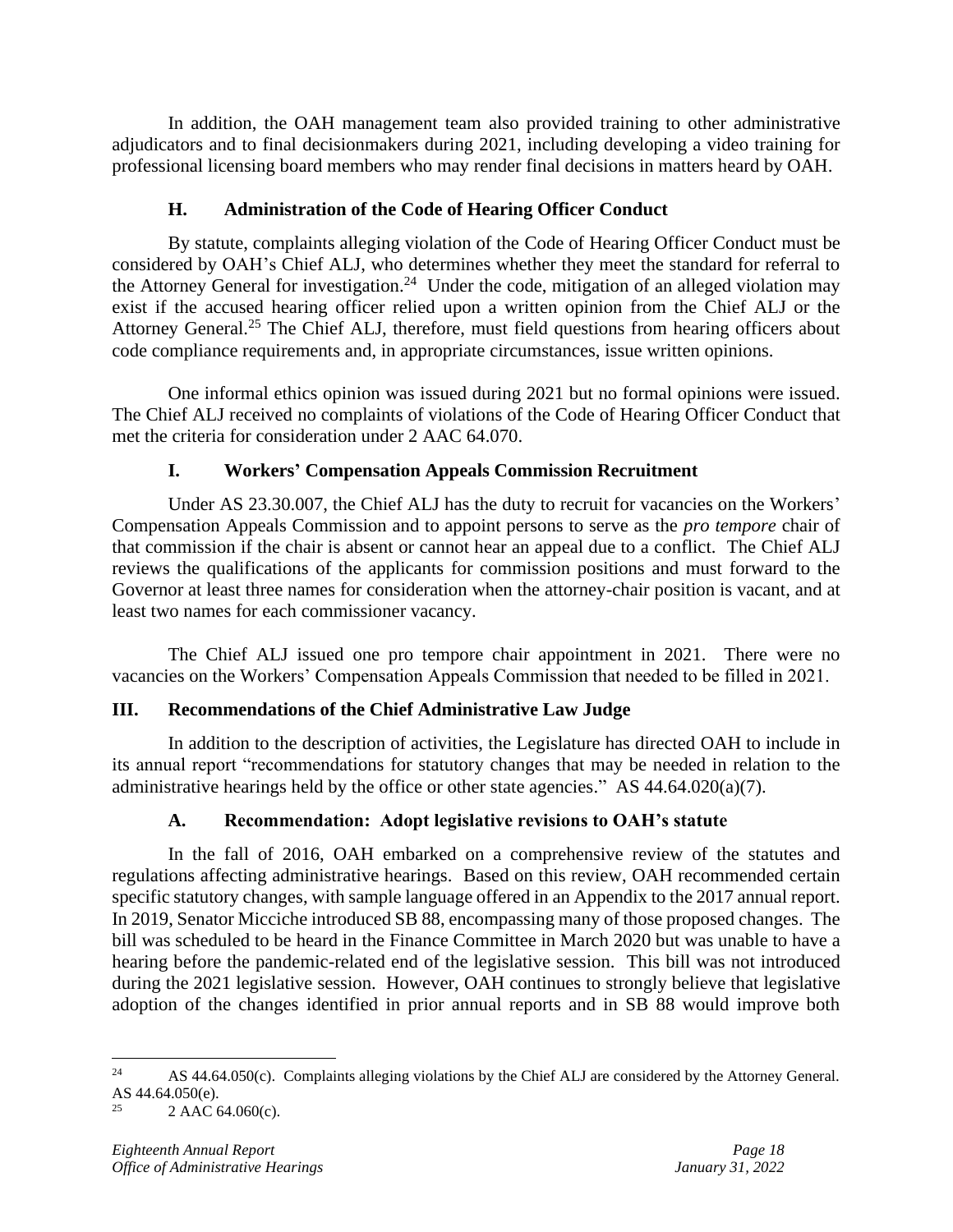efficiency and due process; a substantially similar draft of prior legislation is attached hereto as Appendix B.

In brief, the major improvements in SB 88 and as set out in Appendix B would be to address the following:

- OAH's statute has a deadline for proposed decisions, and a deadline for agency heads to then make final decisions. The final decision deadline applicable to agency heads, though reasonable in concept, is counted from the wrong event – namely, it is counted from the date the proposed decision is issued, instead of the date that the matter is transmitted to the agency head. This has caused some agency heads to have less than a reasonable time to consider proposals for action and deliberate on their final action. SB 88 addresses this in Section 14 by starting the decision clock for final decisionmakers from the point at which the proposed decision is actually transmitted to them.
- The lack of a provision allowing parties to respond to one another's proposals for action, in appropriate cases, has led to due process concerns in some instances. SB 88 addresses this concern in Section 14.
- The lack of opportunity for the ALJ to revise a proposed decision based on errors pointed out in proposals for action has led to delay and inefficiency in a number of cases. SB 88 addresses this in Section 14 with a time-saving mechanism for ALJs to correct proposed decisions before transmitting them to the final decisionmaker.
- The current statute provides a one-size-fits-all period of 45 days for remanded cases. This timeline is simultaneously too relaxed in instances of simple clarifications or redrafts, and too tight for more complex remands. In Section 14, SB 88 provides a mechanism whereby the final decisionmaker can set deadlines appropriate to the circumstances of a case.
- Although the Chief ALJ can employ administrative staff, the statute inadvertently was written in such a way that an Associate Attorney I (law clerk) cannot be hired by OAH even though such a hire might result in cost-savings to OAH. SB 88 addresses this in Sections 2 and 4 by allowing the hiring of professional staff.
- OAH currently has subpoena power of some kind in the great majority of its cases, drawn from a patchwork of dozens of sources scattered across many statutory titles. At the same time, there is no subpoena power in a few important case categories. It is time for OAH subpoena authority to be consolidated into a single, uniform provision of AS 44.64. The patchwork of subpoena authorities causes uncertainty, inefficiency, and extra cost. Although subpoenas are issued in only a very small percentage of cases, situations in which the authority to issue them is absent or questionable disrupt orderly and effective adjudication, and can lead to waste and injustice. The modified draft legislation in Appendix B addresses this issue in Section 16 by providing more uniform subpoena authority except in a narrow and clearly identified category of cases.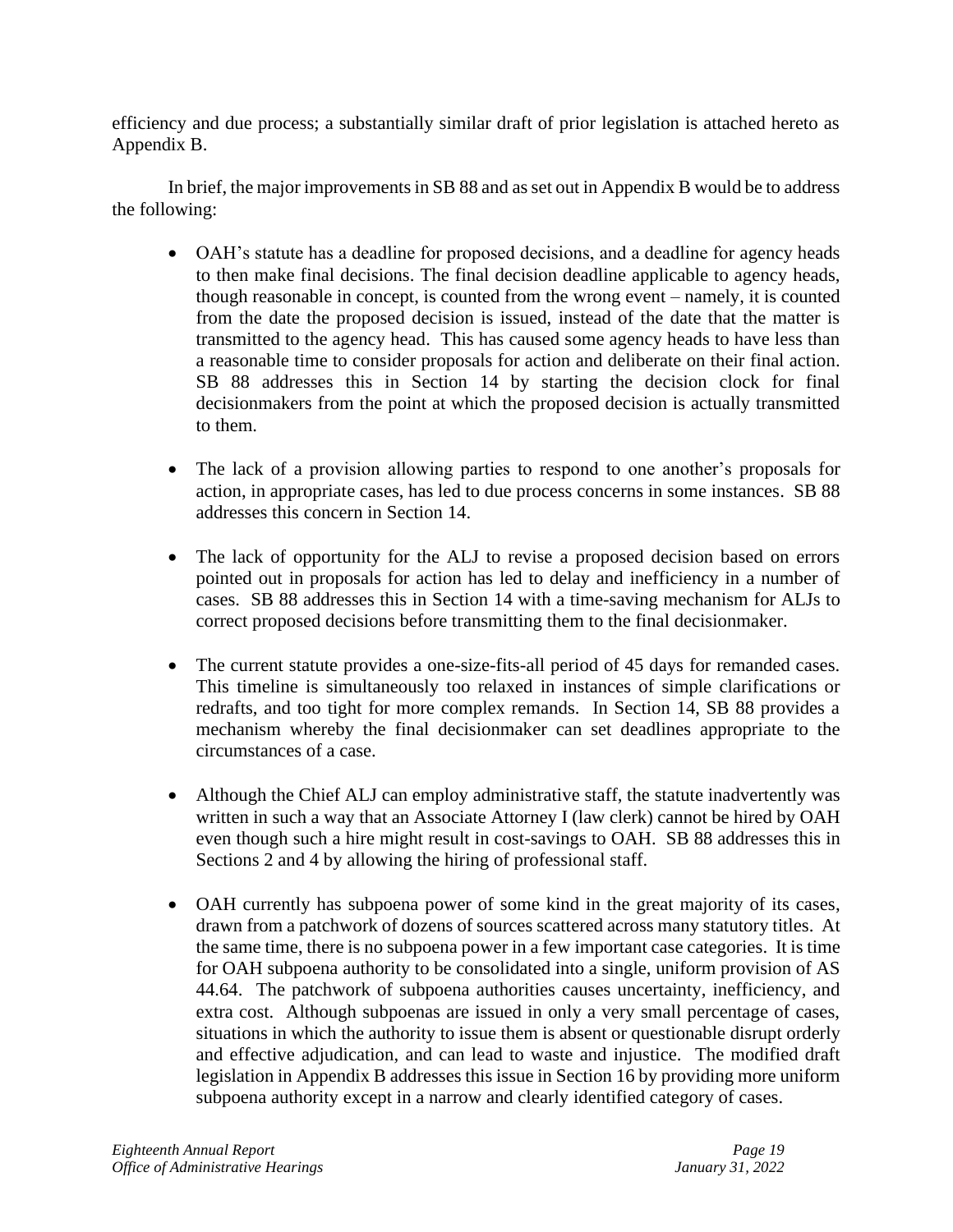- At the time OAH's statute was enacted, there was debate over how much experience an ALJ should have before being hired by OAH. Given the complexity of some of the cases now before OAH, having at least four years of practice overall as the minimum standard for hiring now makes sense. (In actuality, OAH ALJs average closer to twenty years of law practice experience). However, experience in other jurisdictions should be countable. The inability to count experience in other jurisdictions has caused severe recruiting difficulties in the tax docket. SB 88 addresses this in Section 7 by allowing OAH to count legal practice in other jurisdictions towards the tax-qualified ALJ position's practice requirements.
- Like the court system, OAH needs to have a means of reopening decisions that were entered in error, such as when a party failed to appear but the failure later turns out to be because the party was incapacitated, or because the agency sent the notice to the wrong person. OAH currently has no mechanism that allows a case to be reopened, even in the presence of frank and obvious error. SB 88 addresses this in section 16 by allowing OAH to reopen cases for the same reasons allowed in the court system.

*The Chief Administrative Law Judge recommends that the legislature enact legislation to fix the issues in AS 44.64 that have been identified by experience.*

# **B. Recommendation: Consolidate the Workers Compensation Appeals Commission's Function Under OAH**

The Chief ALJ, in conjunction with Boards and Commissions, is involved in the recruitment and vetting of applicants for the labor and management members of the Commission and for the Chair position. Final selection of the candidates is made by the Governor. During the five-year period from calendar years 2016 through 2020, the Commission has averaged between 16 and 26 new cases a year. In terms of total case load (new cases plus cases carried over from a prior year and cases that have been remanded), the Commission has had between 43 and 49 cases on its docket each year. Currently, the Commission has two full-time employees: the Chair and a staff member.

Since 2014, there have been on-and-off discussions between the Department of Labor and the Department of Administration and, more particularly, between OAH and past Chairs of the Commission concerning consolidating the Commission under OAH so that the Chair would have a full-time docket consisting of OAH cases and cases for the Commission. Certain cost savings would result from such a consolidation given the small docket of the Commission.

# **IV. Conclusion**

In 2021, OAH's activities continued to focus on its core function — adjudication of executive branch cases — in the unique circumstances of the pandemic. This has included adjustments to the conduct of hearings – for example, offering a wide variety of proceedings via videoconference to replace in-person hearings and mediations. It has also included a shift in OAH caseload as the adjudicative needs of Alaskans and state agencies have shifted during the pandemic.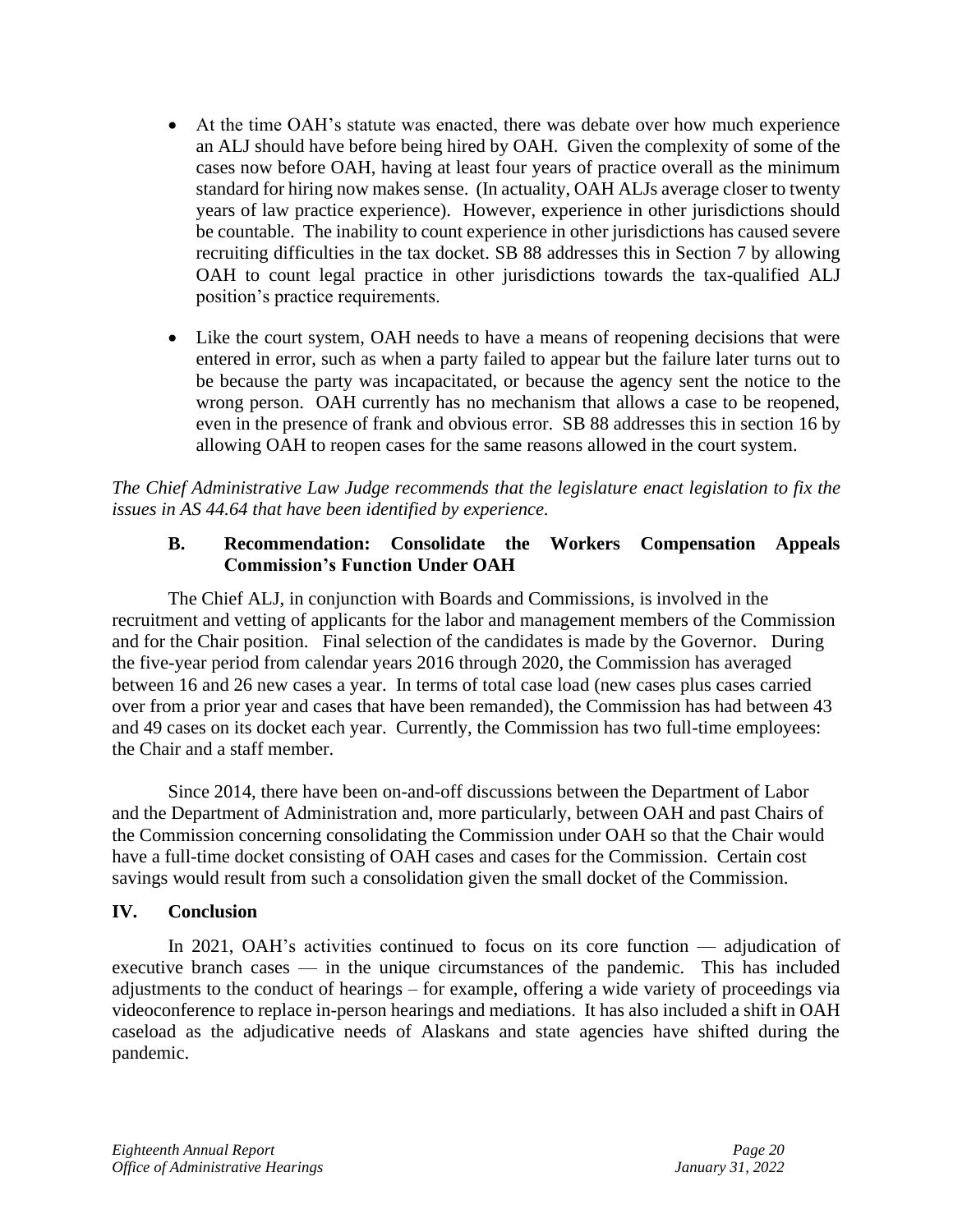OAH's ability to successfully pivot to handle a large case load of pandemic-related appeals showcases the value of the central panel system. Having trained and skilled adjudicators and the agency infrastructure for an adjudication system enabled OAH to rapidly assume responsibility for working through these important cases.

In the coming year, OAH will continue to search for opportunities to improve the delivery of fair, efficient, and cost-effective hearings and alternative dispute resolution processes for the benefit of all Alaskans.

Submitted effective the 31<sup>st</sup> day of January 2022.

Lather 1 hederich

Kathleen A. Frederick Chief Administrative Law Judge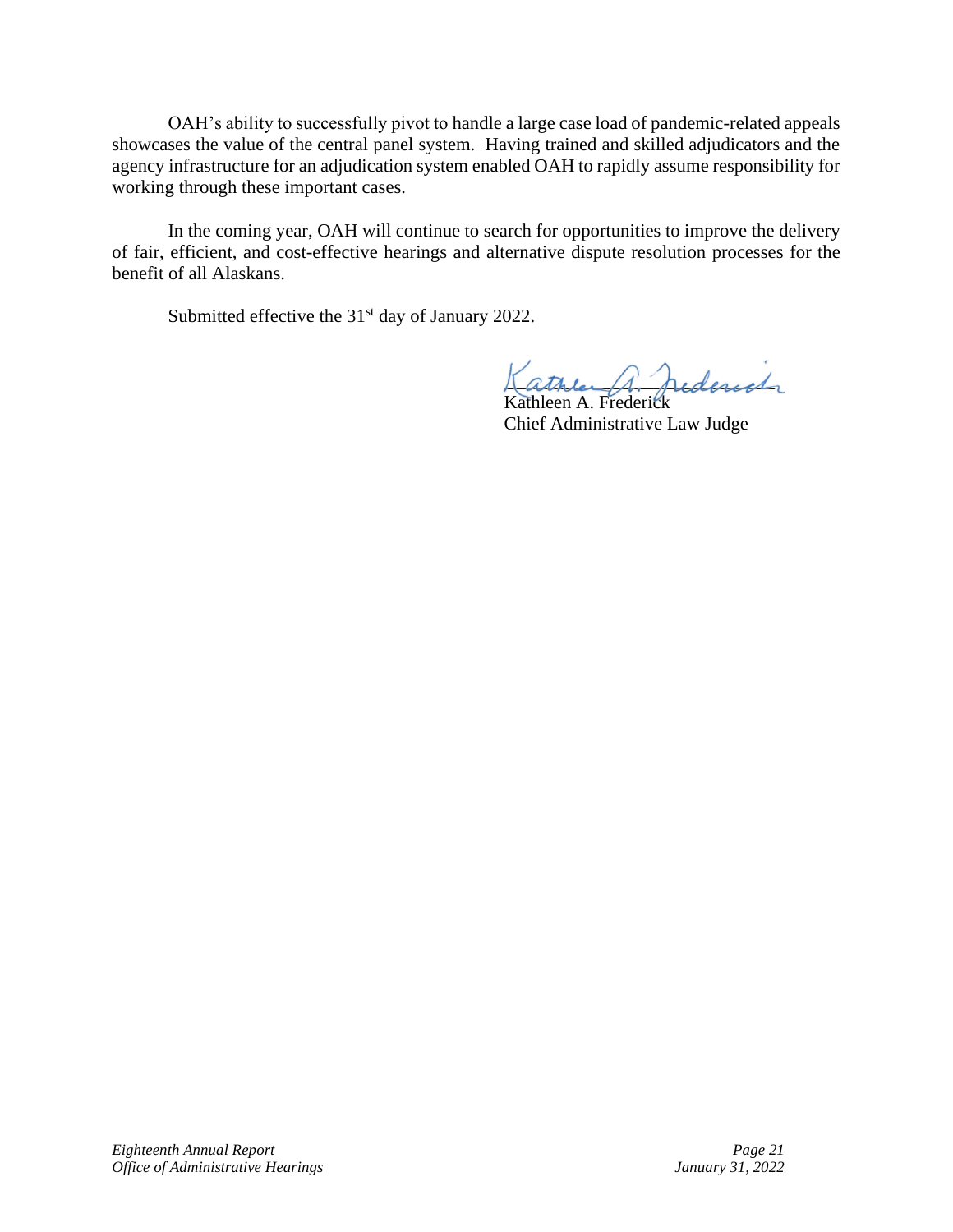# **Appendix A**

Post-Hearing Survey Results: January 2021-December 2021

# Demographics of Hearing Participants Responding<sup>26</sup>

| <b>Question</b>                                                                           | <b>Number Responding</b> |                    |                |                              |                       |                             |
|-------------------------------------------------------------------------------------------|--------------------------|--------------------|----------------|------------------------------|-----------------------|-----------------------------|
| Define your participation                                                                 | Attorney                 |                    | Party          | <b>Agency Representative</b> |                       | <i>Other</i>                |
|                                                                                           | 3                        |                    | 8              | 44                           |                       | $\mathcal{D}_{\mathcal{L}}$ |
| Did you attend in person or by                                                            |                          |                    |                |                              |                       |                             |
| telephone?                                                                                |                          | Attended in person |                |                              | Attended by telephone |                             |
|                                                                                           |                          |                    |                |                              | 53                    |                             |
| Where do you live?                                                                        | Rural Alaska             |                    | City in Alaska |                              | Outside Alaska        |                             |
|                                                                                           | 17                       |                    | 38             |                              | 2                     |                             |
| What was the final ruling of<br>your hearing?                                             | In your favor            |                    |                | Not in your favor            | <i>Other</i>          |                             |
|                                                                                           | 31                       |                    |                | 10                           | 17                    |                             |
| Including this one, how many<br>hearings at the Office of<br>Administrative Hearings have |                          |                    |                |                              |                       |                             |
| you participated in?                                                                      | <b>One</b>               |                    |                | 2 to 10                      | More than 10          |                             |
|                                                                                           |                          |                    |                | 9                            | 10                    |                             |

| <b>Hearing Evaluation for Administrative Law</b> |                  |                 |      |
|--------------------------------------------------|------------------|-----------------|------|
| Judge (ALJ)                                      | <b>Excellent</b> | <b>Adequate</b> | Poor |
| ALJ's preparation for the case                   | 39               |                 |      |
| ALJ's courtesy toward both parties               | 4 I              |                 |      |
| ALJ's impartiality toward both parties           | 42               |                 |      |
| ALJ's efficiency                                 |                  |                 |      |
| ALJ explained the hearing process                |                  |                 |      |

| <b>Written Decision Evaluation</b>               | <b>Excellent</b> | <b>Adequate</b> | Poor |
|--------------------------------------------------|------------------|-----------------|------|
| ALJ's promptness issuing order                   | 40               |                 |      |
| Decision clearly explained the issues and ruling |                  |                 |      |

| <b>Overall Evaluation</b>                         | Agree | <b>Disagree</b> | No Comment |
|---------------------------------------------------|-------|-----------------|------------|
| Office of Administrative Hearings Clerks were     |       |                 |            |
| courteous and helpful                             | 52    |                 |            |
| Overall, I was satisfied with the hearing process |       |                 |            |
| and felt it was a positive experience             | 51    |                 |            |

<sup>&</sup>lt;sup>26</sup> Note: not all respondents answered every question.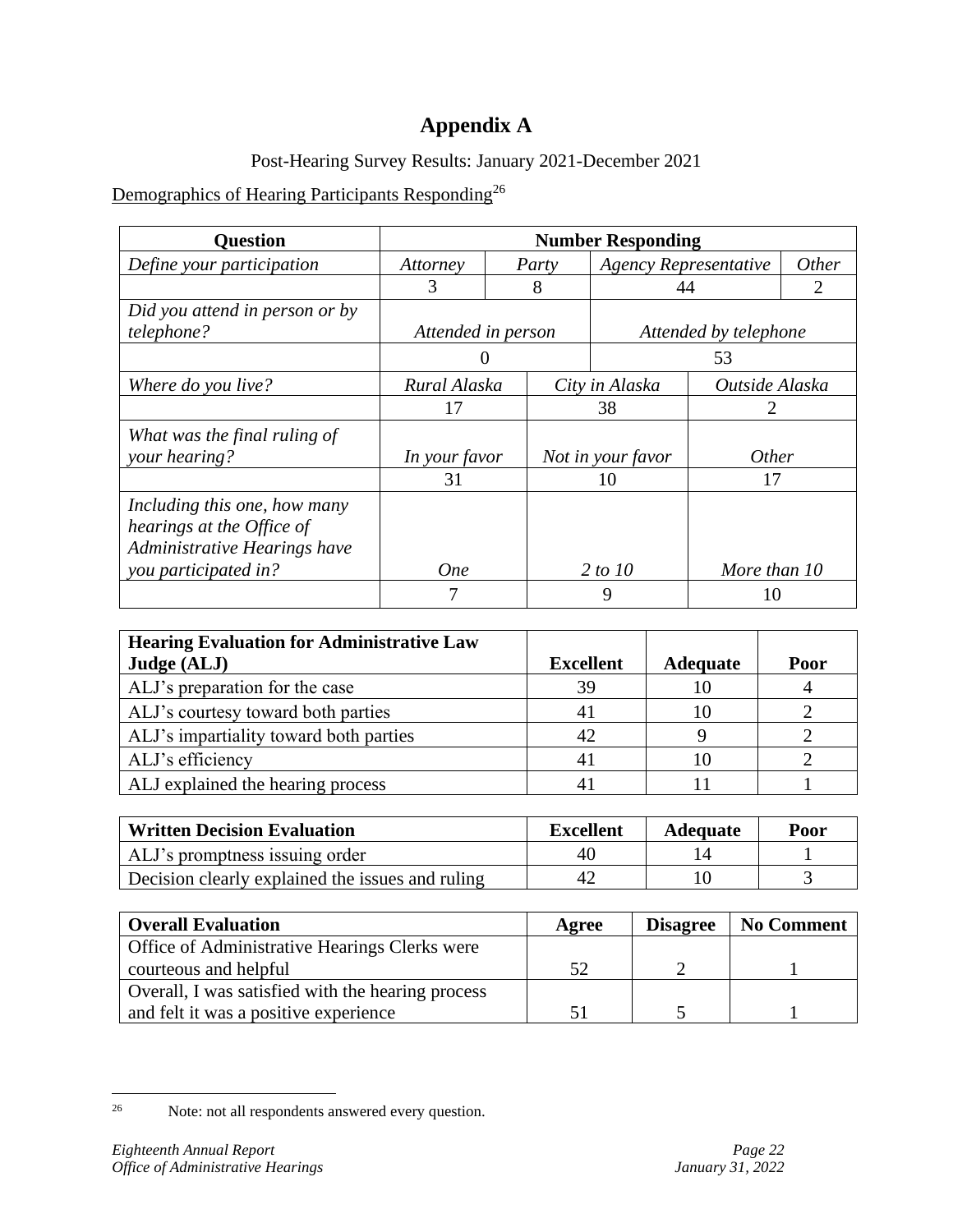# **APPENDIX B**

**SB \_\_\_: "An Act relating to the office of administrative hearings; relating to the types of proceedings handled by the office of administrative hearings; relating to the entities that may use the services of the office of administrative hearings; relating to the duties of the chief administrative law judge, including the power to hire professional staff; relating to the qualifications and powers of administrative law judges, including subpoena power; relating to the compensation of the chief administrative law judge; relating to complaints against administrative law judges and hearing officers; relating to reimbursement for costs incurred by the office of administrative hearings; relating to procedures for requesting and conducting proceedings of the office of administrative hearings; and providing for an effective date."** 

# BE IT ENACTED BY THE LEGISLATURE OF THE STATE OF ALASKA:

**\* Section 1.** [AS 18.80.120\(](http://www.akleg.gov/basis/statutes.asp#18.80.120)b) is amended to read:

(b) The commission shall request the chief administrative law judge to appoint, under [AS](http://www.akleg.gov/basis/statutes.asp#44.64.020)  [44.64.020,](http://www.akleg.gov/basis/statutes.asp#44.64.020) an administrative law judge employed or retained by the office of administrative hearings to preside over a hearing conducted under this section. **[AS 44.64.040](http://www.akleg.gov/basis/statutes.asp#44.64.040) and 44.64.050** [\[AS 44.64.040](http://www.akleg.gov/basis/statutes.asp#44.64.040) - 44.64.055], 44.64.070 - 44.64.200, and the procedures in [AS 44.62.330](http://www.akleg.gov/basis/statutes.asp#44.62.330) -44.62.630 (Administrative Procedure Act) apply to the hearing except as otherwise provided in this chapter.

**\* Sec. 2.** [AS 39.25.120\(](http://www.akleg.gov/basis/statutes.asp#39.25.120)c)(20) is amended to read:

(20) the chief administrative law judge**,** [AND] administrative law judges**, and professional staff** of the office of administrative hearings;

**\* Sec. 3.** [AS 44.64.010\(](http://www.akleg.gov/basis/statutes.asp#44.64.010)d) is amended to read:

(d) The chief administrative law judge shall receive a monthly salary that is **equal to a step in** [NOT LESS THAN STEP A NOR MORE THAN STEP F,] Range 27 [,] of the salary schedule in [AS 39.27.011\(](http://www.akleg.gov/basis/statutes.asp#39.27.011)a) [FOR JUNEAU, ALASKA]. The chief administrative law judge is in the partially exempt service.

**\* Sec. 4.** [AS 44.64.020](http://www.akleg.gov/basis/statutes.asp#44.64.020) is amended to read:

**Sec. 44.64.020. Powers and duties of chief administrative law judge.** (a)

The chief administrative law judge shall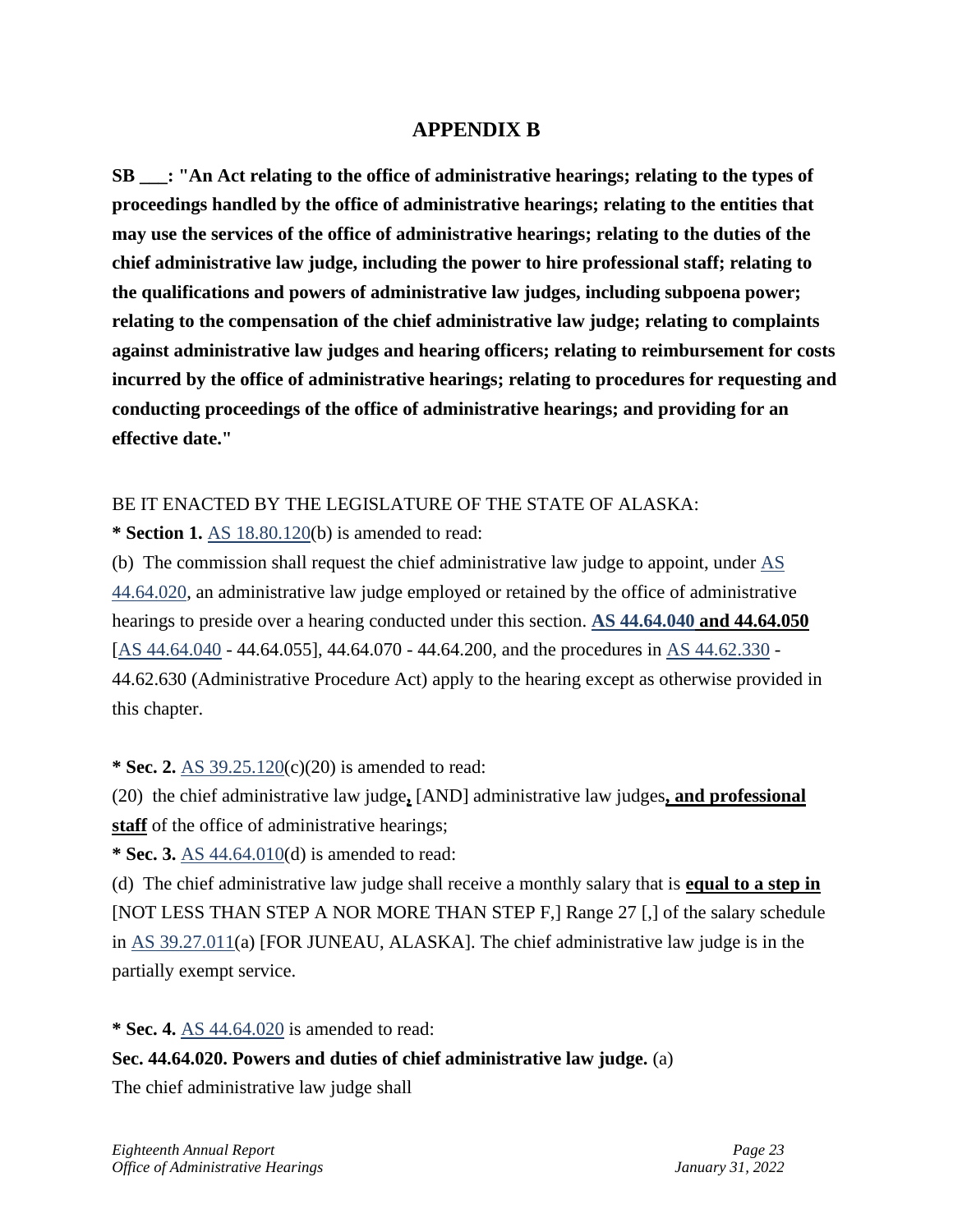(1) supervise the office;

(2) employ administrative staff, who shall be in the classified service;

(3) employ administrative law judges **and professional staff**, who shall be in the partially exempt service;

(4) preside over administrative hearings **and other proceedings** handled by the office or, based **on** [UPON] the qualifications and expertise of the administrative law judges, assign administrative law judges to preside over hearings **or other proceedings handled by the office**, and protect, support, and enhance the decisional independence of the administrative law judges;

(5) establish and implement performance standards, including provision for timeliness, and peer review programs for administrative law judges employed or retained by the office;

(6) make available and facilitate training and continuing education programs and services in administrative procedure, administrative adjudication, substantive law, **alternative** [ALTERNATE] dispute resolution, and technical matters for administrative law judges and other administrative adjudicators;

(7) survey administrative hearing participants and use other methods to monitor the quality of administrative hearings held by the office and other [STATE] agencies, and submit to the governor and the legislature on January 31 of each year the results of the survey along with a report that includes a description of the activities of the office and recommendations for statutory changes that may be needed in relation to the administrative hearings held by the office or other [STATE] agencies;

(8) review and comment on regulations proposed by [STATE] agencies to govern procedures in administrative hearings;

(9) enter into contracts as necessary to carry out the functions of the office;

(10) annually prepare and submit to the commissioner of administration a budget for the office for the next fiscal year that **must** [SHALL] include and separately identify funding for training and continuing education; a copy of the budget submitted to the commissioner under this paragraph shall also be submitted to the **finance committee** [FINANCE COMMITTEE] of each house of the legislature;

(11) after consulting with affected agencies, adopt regulations under [AS 44.62](http://www.akleg.gov/basis/statutes.asp#44.62) (Administrative Procedure Act) to carry out the duties of the office and implement this chapter;

(12) receive and review applications from individuals seeking appointments to the Workers' Compensation Appeals Commission and submit the names of individuals to the governor for appointment as provided in [AS 23.30.007\(](http://www.akleg.gov/basis/statutes.asp#23.30.007)d); and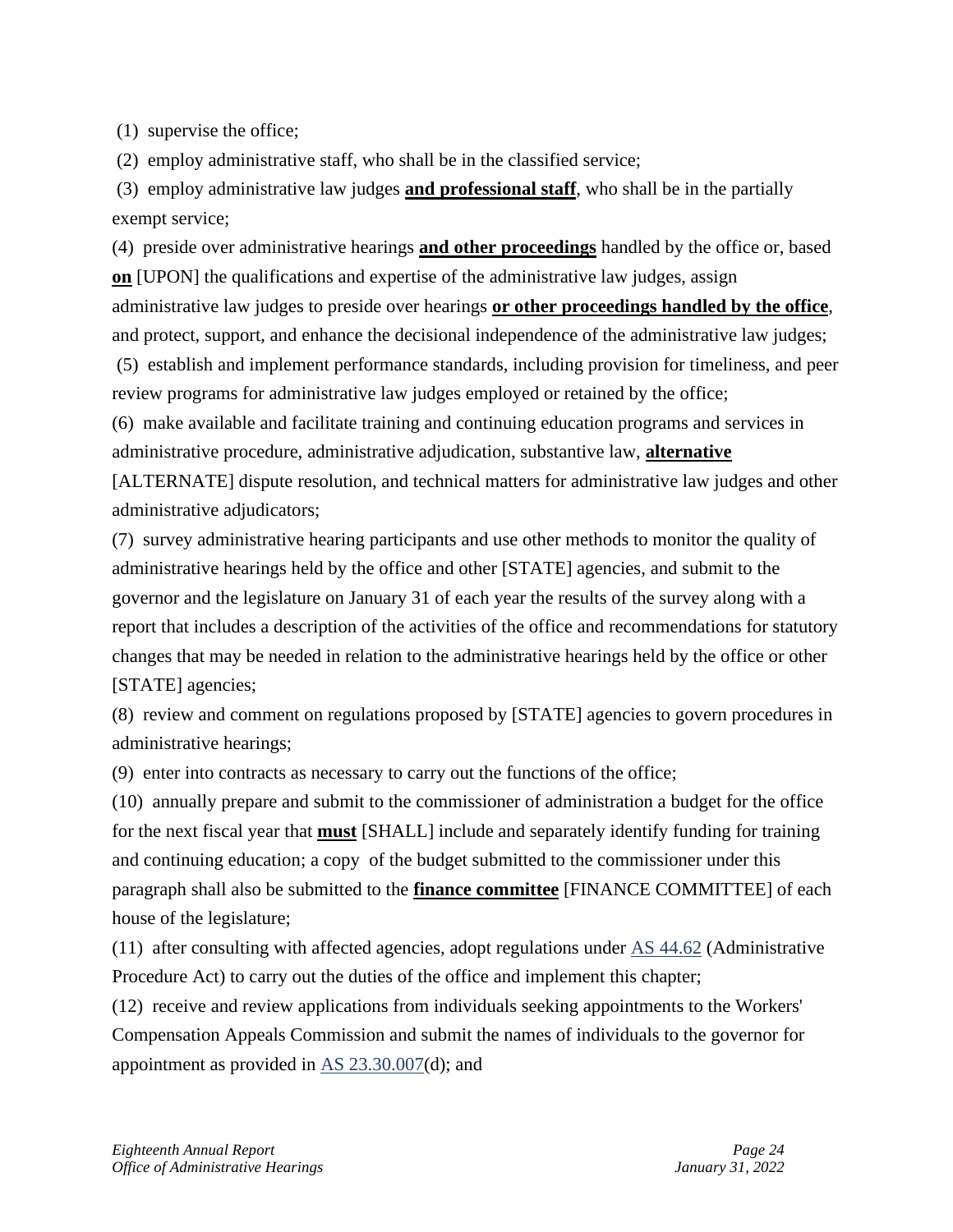(13) appoint a chair pro tempore for the Workers' Compensation Appeals Commission as provided in [AS 23.30.007\(](http://www.akleg.gov/basis/statutes.asp#23.30.007)m).

(b) In carrying out the responsibilities of the office, the chief administrative law judge shall seek to accomplish the following goals:

(1) provide for the delivery of high-quality adjudication **and alternative dispute resolution** services in a timely, efficient, and cost-effective manner;

(2) ensure respect for the privacy and dignity of the individuals whose cases are being adjudicated and protect them from threats, intimidation, and harassment;

(3) foster open and clearly explained agency decisions and improve public access to the process of administrative adjudication;

(4) guarantee protection of all parties' due process rights, increase the public parties' perception of fairness in administrative adjudication, and foster acceptance of final administrative decisions by the public and affected parties;

(5) protect the integrity of the process of administrative adjudication and decisional independence of administrative adjudicators; and

(6) increase consistency in administrative procedures and decisions.

**\* Sec. 5.** [AS 44.64.030\(](http://www.akleg.gov/basis/statutes.asp#44.64.030)b) is amended to read:

(b) An agency **or entity** may request the office to conduct an administrative hearing**, arbitration,** or **alternative dispute resolution** [OTHER PROCEEDING] of **the requesting** [THAT] agency **or entity** or to conduct several administrative hearings**, arbitrations,** or **alternative dispute resolutions** [OTHER PROCEEDINGS] under statutes **or ordinances** not listed in (a) of this section. The office may provide the service after entering into a written agreement with the **requesting** agency **or entity** describing the services to be provided **and procedures, which must be consistent with applicable law, to be applied** and providing for reimbursement by the **requesting** agency **or entity** to the office of the costs incurred by the office in providing the services.

**\* Sec. 6.** [AS 44.64.030\(](http://www.akleg.gov/basis/statutes.asp#44.64.030)c) is amended to read:

(c) To the extent otherwise permitted by law, the agency **or entity** may delegate to the administrative law judge assigned to conduct the hearing on behalf of the agency **or entity** the authority to make a final agency **or entity** decision in the matter. The final decision may be appealed to the superior court by any party.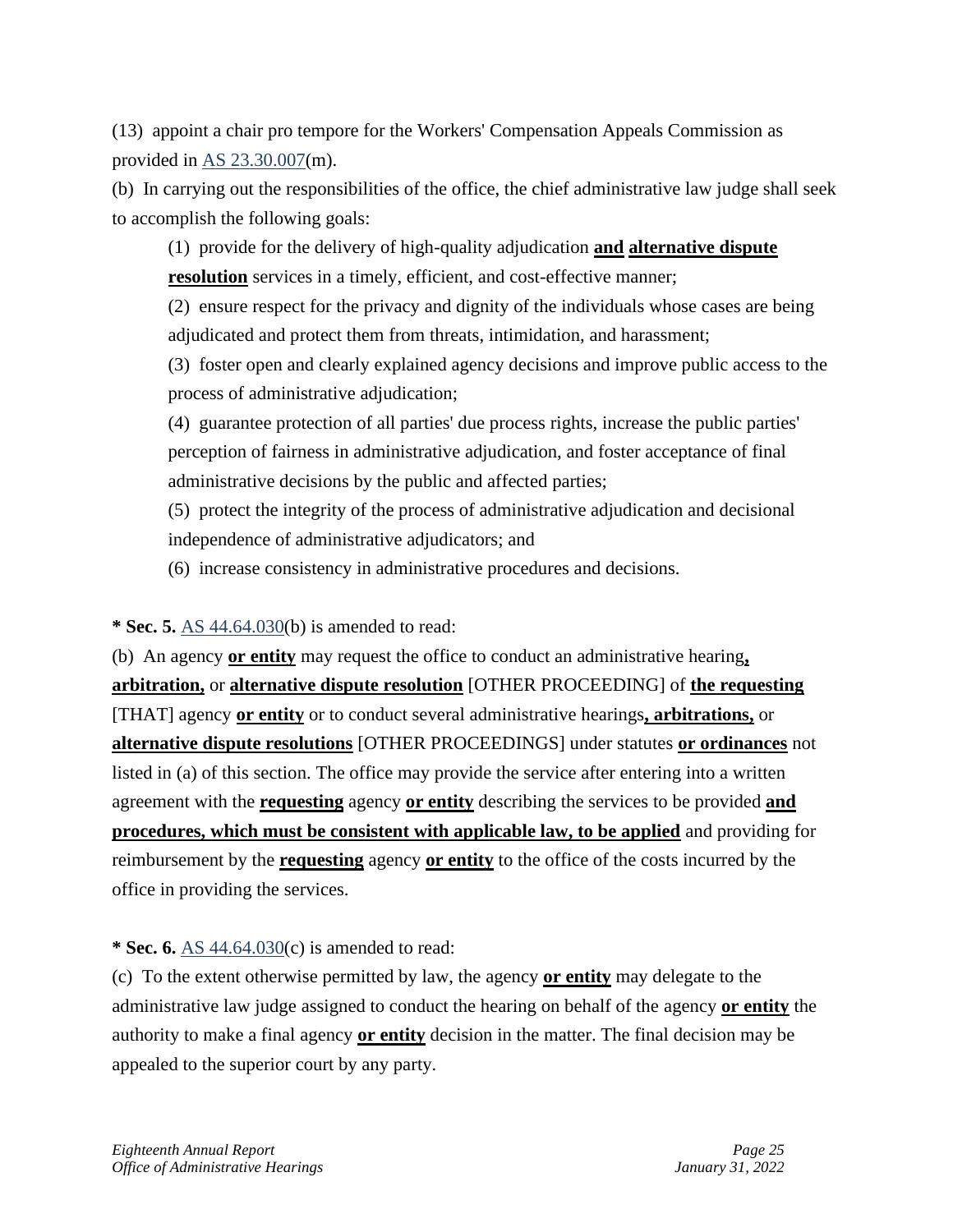#### **\* Sec. 7.** [AS 44.64.040\(](http://www.akleg.gov/basis/statutes.asp#44.64.040)a) is amended to read:

(a) An administrative law judge must be admitted to practice law in this state and must have been admitted to practice in this state for at least **four** [TWO] years before being employed or retained with the office**, except that, if the duties of an administrative law judge who is employed or retained by the office will include conducting a proceeding under [AS](http://www.akleg.gov/basis/statutes.asp#43.05.405)  [43.05.405](http://www.akleg.gov/basis/statutes.asp#43.05.405) - 43.05.499, the administrative law judge must be admitted to practice law in this state and must have been admitted to practice in this state or another state for four years before being employed or retained with the office**. The chief administrative law judge shall establish additional qualifications for administrative law judges employed or retained by the office and for those administrative law judges that may be assigned to particular types of cases. An administrative law judge is in the partially exempt service. Notwithstanding [AS 39.25.120\(](http://www.akleg.gov/basis/statutes.asp#39.25.120)b), full-time administrative law judges employed by the office are subject to the personnel rules adopted under [AS 39.25.150\(](http://www.akleg.gov/basis/statutes.asp#39.25.150)7), (15), and (16).

#### **\* Sec. 8.** [AS 44.64.040\(](http://www.akleg.gov/basis/statutes.asp#44.64.040)b) is amended to read:

(b) An administrative law judge employed or retained by the office may, in conducting an administrative hearing **or other proceeding** for an agency **or entity**, exercise the powers authorized by law for exercise by that agency **or entity** in the performance of its duties in connection with the hearing **or other proceeding**. An administrative law judge may

(1) engage in alternative dispute resolution under regulations adopted by the chief administrative law judge that is in addition to any **alternative** [ALTERNATE] dispute resolution procedure used by an agency **or entity** before the case is referred to the office; (2) order a party, a party's attorney, or another authorized representative of a party to pay reasonable expenses, including attorney fees, incurred by another party as a result of actions done in bad faith or as a result of tactics used frivolously or solely intended to cause unnecessary delay;

(3) perform other necessary and appropriate acts in the performance of official duties.

# **\* Sec. 9.** [AS 44.64.040\(](http://www.akleg.gov/basis/statutes.asp#44.64.040)c) is amended to read:

(c) An administrative law judge employed by the office must devote full time to the duties of the office unless **serving** [APPOINTED TO A POSITION THAT IS] less than **full time** [FULL-TIME]. An administrative law judge employed by the office may not perform duties inconsistent with the duties and responsibilities of an administrative law judge.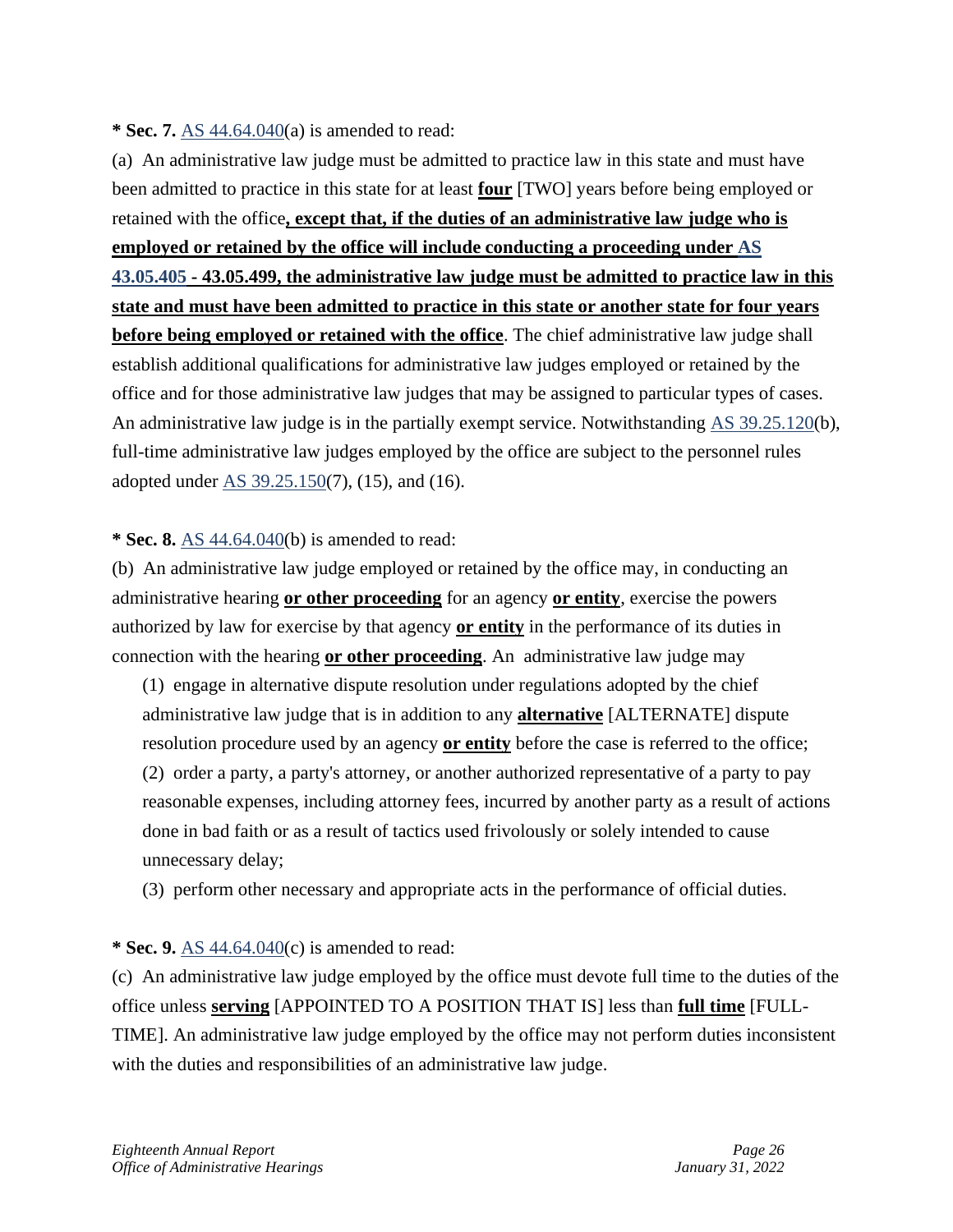**\* Sec. 10.** [AS 44.64.050\(](http://www.akleg.gov/basis/statutes.asp#44.64.050)c) is amended to read:

(c) Except as provided in (e) of this section, the chief administrative law judge shall receive and consider all complaints against administrative law judges or hearing officers employed or retained by the office or another agency alleging violations of (a) of this section or of the code of hearing officer conduct. The chief administrative law judge shall deliver the complaint to the attorney general when the chief administrative law judge determines that

# **(1) the complaint alleges a violation that occurred**

**(A) not more than three years before the complaint was filed; or**

# **(B) in connection with an adjudication or other proceeding, and the complaint was filed not more than two years after conclusion of the adjudication or other proceeding, including resolution of all appeals; and**

**(2)** the conduct alleged, if true, would constitute a violation of

**(A)** [(1) SUBSECTION] (a) of this section; or

**(B)** [(2)] the code and would warrant disciplinary action under the regulations adopted under (b) of this section.

# **\* Sec. 11.** [AS 44.64.060\(](http://www.akleg.gov/basis/statutes.asp#44.64.060)a) is amended to read:

(a) The chief administrative law judge shall, by regulation, establish procedures for administrative hearings conducted by the office. Each administrative hearing under the jurisdiction of the office or that has been transferred to the office by an agency **or entity** shall be conducted in accordance with statutes **or ordinances** that apply to that hearing, including, if applicable, [AS 44.62](http://www.akleg.gov/basis/statutes.asp#44.62) (Administrative Procedure Act). In case of conflict between this section and another applicable statute **or ordinance** establishing procedures for administrative hearings, the other statute **or ordinance** prevails. However, **except as otherwise provided in [AS](http://www.akleg.gov/basis/statutes.asp#44.64.030)  [44.64.030\(](http://www.akleg.gov/basis/statutes.asp#44.64.030)b),** to the extent regulations adopted by an agency for the conduct of an administrative hearing conflict with regulations adopted by the chief administrative law judge under this subsection, the regulations adopted by the chief administrative law judge control to the maximum extent possible without conflicting with applicable statutes.

# **\* Sec. 12.** [AS 44.64.060\(](http://www.akleg.gov/basis/statutes.asp#44.64.060)b) is amended to read:

(b) When an agency receives a request for a hearing that is subject to  $\overline{AS}$  44.64.030, the agency shall, within 10 days and in writing, deny the request for reasons provided by law or grant the request and refer the case to the office **with a copy of the request for a hearing, the names, addresses, electronic mail addresses, and telephone numbers of all parties and their**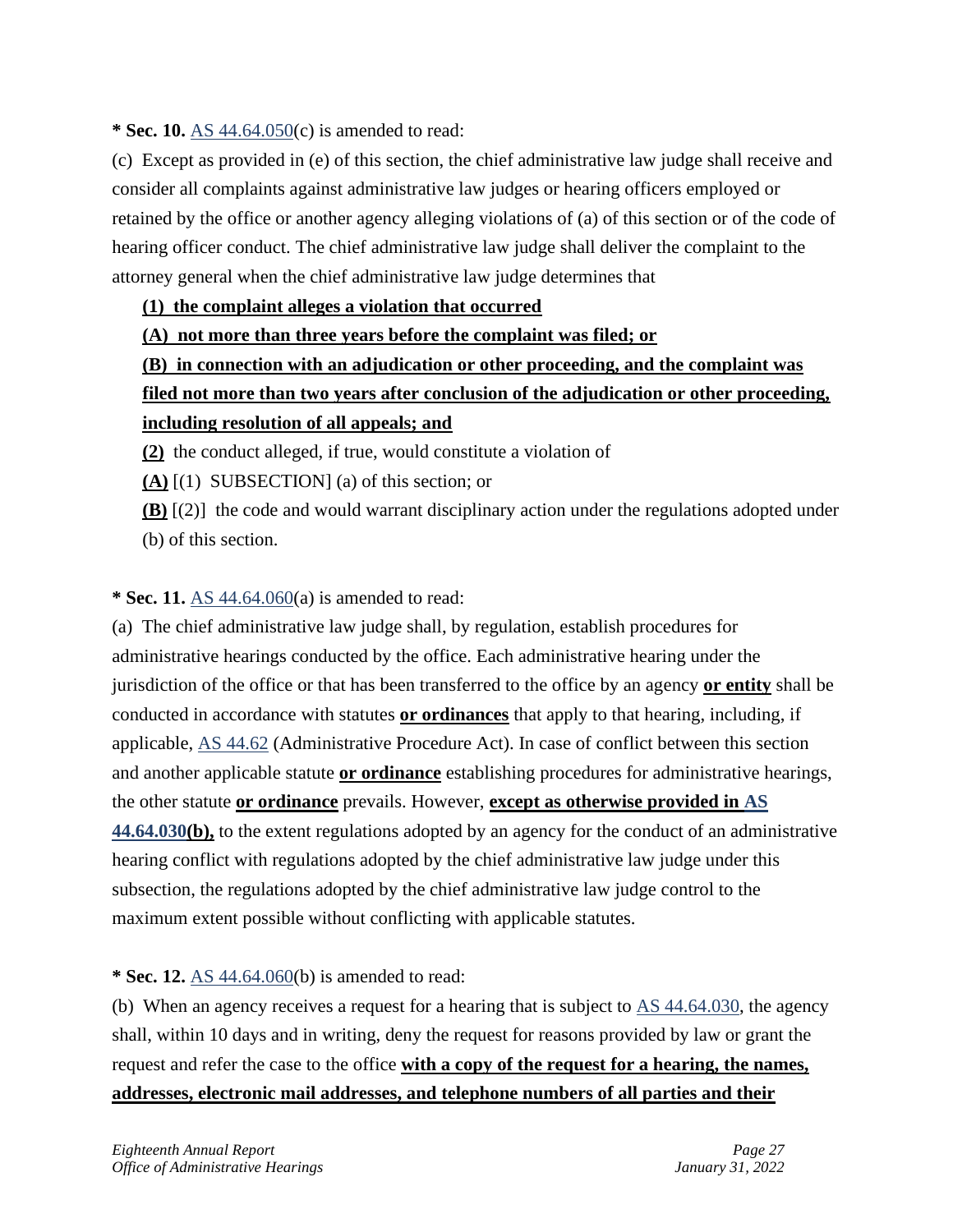**representatives, and the document containing the decision or other matter under review**. The agency shall immediately give notice of the denial or referral to the requesters and the office. If the request is denied, the denial may be appealed to the **office or** [SUPERIOR COURT] as provided by other [law] statute or regulation. If the request is granted, the agency shall within **20** [15] days after receiving the request, compile and transmit to the office a copy of the [REQUEST FOR A HEARING, THE NAMES, ADDRESSES, AND TELEPHONE NUMBERS OF ALL PARTIES AND THEIR REPRESENTATIVES, AND THE AGENCY'S DECISION, IF ANY, TOGETHER WITH THE] record relied on to support the decision **or other matter**. Any information provided to the office that is confidential by law shall be identified by the agency as confidential and shall be kept confidential by the office.

# **\* Sec. 13.** [AS 44.64.060\(](http://www.akleg.gov/basis/statutes.asp#44.64.060)d) is amended to read:

(d) An administrative law judge employed or retained by the office shall, within 120 days after the date the agency received the request for a hearing, prepare a proposed decision, unless another [TIME] period is provided by law or agreed to by the parties and the chief administrative law judge. **With the approval of the chief administrative law judge, an administrative law judge may stay a proceeding to allow related criminal prosecutions or civil litigation to proceed first. The running of the 120-day deadline under this subsection is suspended during a stay** [THE ADMINISTRATIVE LAW JUDGE SHALL IMMEDIATELY SUBMIT THE PROPOSED DECISION TO THE AGENCY].

# **\* Sec. 14.** [AS 44.64.060\(](http://www.akleg.gov/basis/statutes.asp#44.64.060)e) is amended to read:

A proposed decision in an administrative hearing **must** [SHALL] be in a form that may be adopted as the final decision by the agency with authority to make the final decision. The proposed decision is a public record, except as otherwise provided by statute. A copy of the proposed decision shall be served by the office on each party in the case or on the attorneys representing those parties in the hearing. Unless the office has established a shorter [TIME] period **or, for good cause and with the consent of all parties to the hearing, a longer period,** or **unless** another statute has established a different [TIME] period, within 30 days after the proposed decision is served, a party may file with the **office** [AGENCY] a proposal for action under (1) - (5) of this subsection. **The administrative law judge may permit a party to reply to a proposal for action and shall, within 15 days after the final date for submission of proposals for action, transmit the proposed decision and any proposals for action and replies to the final decision maker or return the matter to the administrative law judge to**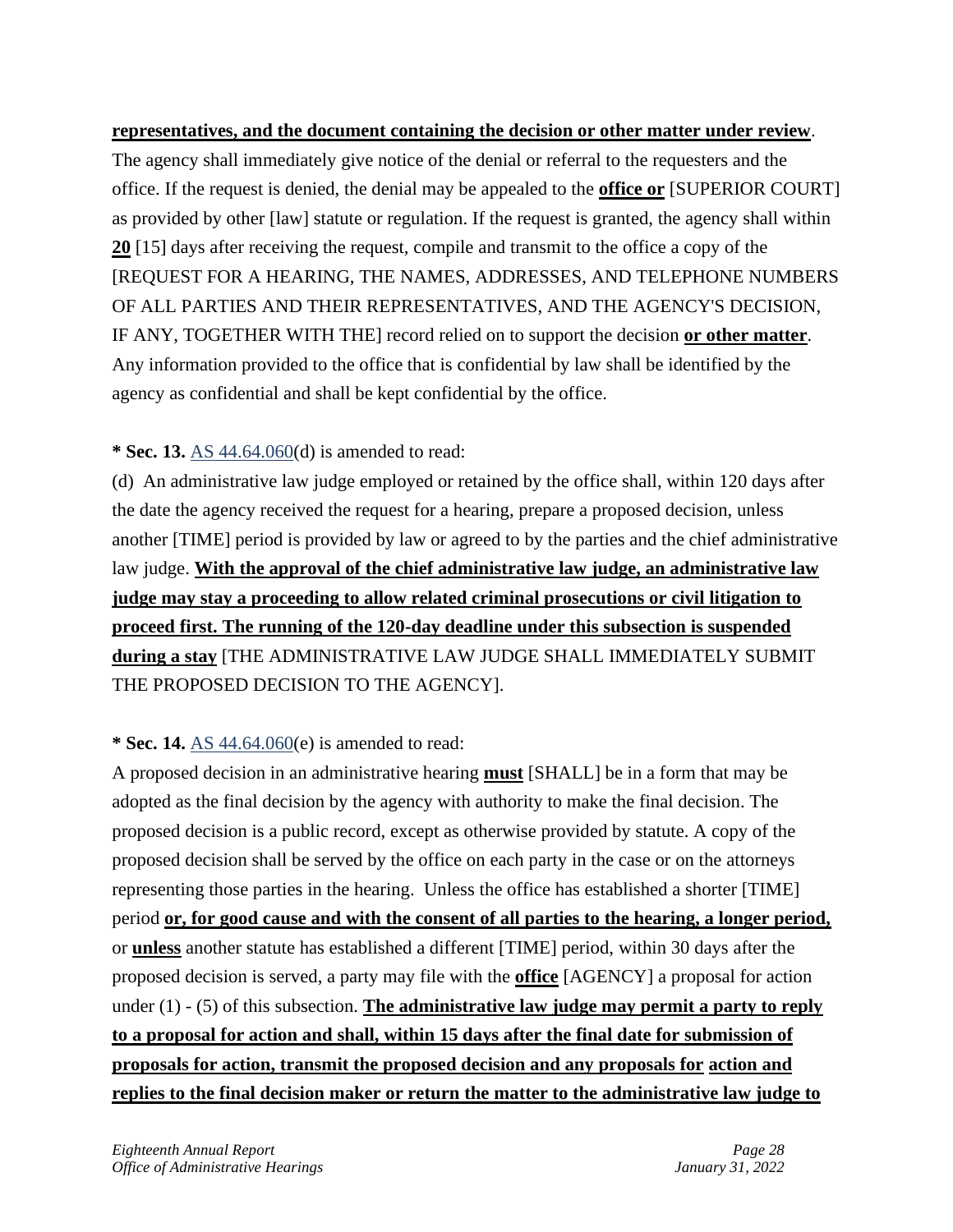**prepare within 30 days a revised proposed decision under (d) of this section.** The agency with authority to make a final decision in the case retains **the** [AGENCY] discretion in the final disposition of the case and shall, within [45] **20** days after the date the **office transmits to the agency the proposed decision or revised** proposed decision [IS SERVED] or at **or before** the next regularly scheduled meeting that occurs at least **20** days after the **office transmits to the agency the proposed decision or the revised proposed decision** [PROPOSED DECISION IS SERVED], do one or more of the following:

(1) adopt the proposed decision as the final agency decision;

(2) return the case to the administrative law judge to take additional evidence or make additional findings or for other specific proceedings, in which case the administrative law judge shall complete the additional work and return the revised proposed decision to the agency within 45 days after the original decision was returned under this paragraph **or within another period prescribed in the order returning the case to the administrative law judge**;

(3) exercise its discretion by revising the proposed enforcement action, determination of best interests, order, award, remedy, sanction, penalty, or other disposition of the case, and adopt the proposed decision as revised;

(4) in writing, reject, modify, or amend a factual finding in the proposed decision by specifying the affected finding and identifying the testimony and other evidence relied on by the agency for the rejection, modification, or amendment of the finding, and issue a final agency decision;

(5) in writing, reject, modify, or amend an interpretation or application in the proposed decision of a statute or regulation directly governing the agency's actions by specifying the reasons for the rejection, modification, or amendment, and issue a final agency decision.

# **\* Sec. 15.** [AS 44.64.060\(](http://www.akleg.gov/basis/statutes.asp#44.64.060)f) is amended to read:

(f) If a final decision is not issued timely in accordance with (e) of this section, the administrative law judge's proposed decision **or, if the proposed decision has been revised under (e) of this section, the administrative law judge's revised proposed decision,** is the final agency decision.

**\* Sec. 16.** [AS 44.64.060](http://www.akleg.gov/basis/statutes.asp#44.64.060) is amended by adding new subsections to read: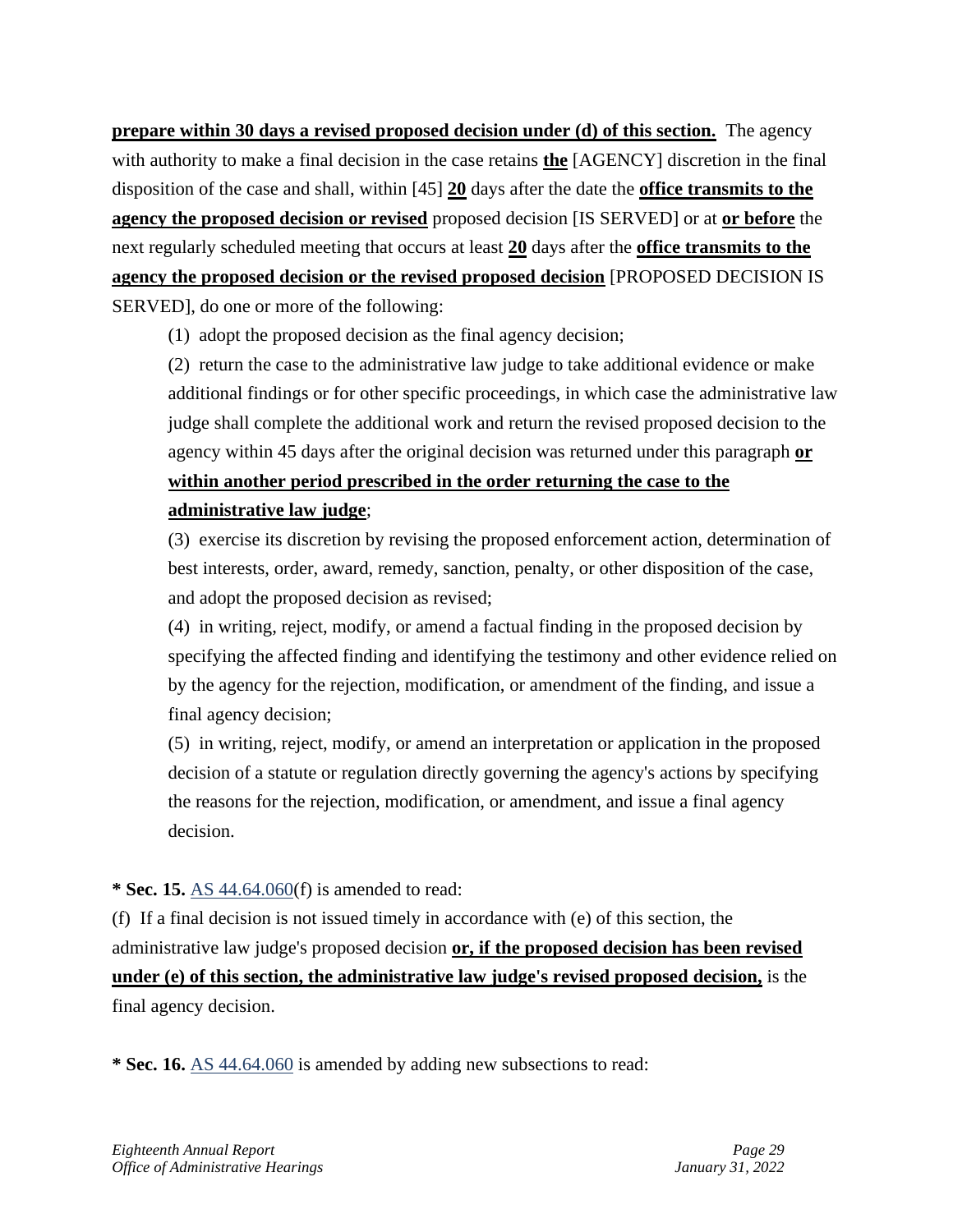(g) Except as otherwise provided by statute, agency regulation, or an ordinance in an administrative hearing subject to [AS 44.64.060\(](http://www.akleg.gov/basis/statutes.asp#44.64.060)a), an administrative law judge may, for good cause shown, issue a subpoena to compel the attendance and testimony of witnesses and the production of documents and records. This subsection shall not apply to hearings brought under AS 39.

(h) After a final agency decision has been issued under (e) of this section, the maker of the final decision may reopen a proceeding for a reason provided in Rule 60(b), Alaska Rules of Civil Procedure. This subsection does not supersede or modify authority to reopen a proceeding as otherwise provided by law.

**\* Sec. 17.** [AS 44.64.080\(](http://www.akleg.gov/basis/statutes.asp#44.64.080)c) is amended to read:

(c) After an administrative hearing is referred by an agency to the office for hearing, the agency may not take further adjudicatory action in the case, except **for agency staff acting** as a party litigant **and the official or body with authority to render a final decision taking action under [AS 44.64.060\(](http://www.akleg.gov/basis/statutes.asp#44.64.060)e)** [OR TO RENDER A FINAL DECISION AS PROVIDED BY LAW]. This subsection does not otherwise limit the agency's authority to take action affecting a party to the case.

**\* Sec. 18.** [AS 44.64.200\(](http://www.akleg.gov/basis/statutes.asp#44.64.200)1) is amended to read:

(1) "administrative hearing" means a quasi-judicial hearing before an agency **or entity**; it does not include an informal conference or review held by an agency **or entity** before a [FINAL] decision is issued or a ratemaking proceeding or other non-adjudicative public hearing;

**\* Sec. 19.** [AS 44.64.200](http://www.akleg.gov/basis/statutes.asp#44.64.200) is amended by adding new paragraphs to read:

(6) "entity" means a municipality, school district, or other governmental entity;

(7) "other proceeding" means an arbitration or alternative dispute resolution conducted under [AS 44.64.030\(](http://www.akleg.gov/basis/statutes.asp#44.64.030)b);

(8) "school district" means a borough school district, a city school district, or a regional educational attendance area under [AS 14.](http://www.akleg.gov/basis/statutes.asp#14)

**\* Sec. 20.** [AS 44.64.055](http://www.akleg.gov/basis/statutes.asp#44.64.055) is repealed.

**\* Sec. 21.** The uncodified law of the State of Alaska is amended by adding a new section to read: